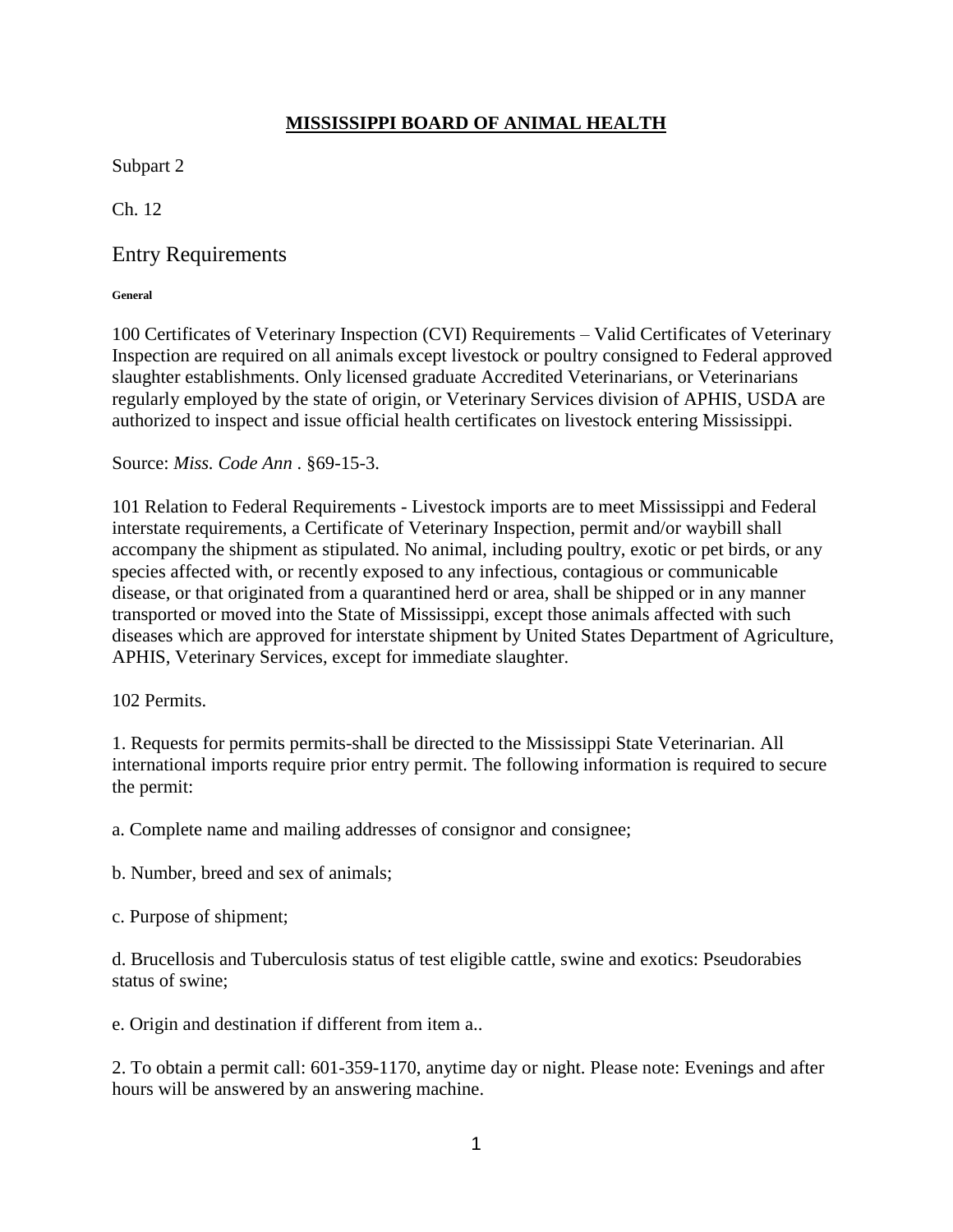(Amended MAY 2009.)

Source: *Miss. Code Ann* . §69-15-3.

103 Duties of Carriers

1. Owners and operators of private and common carriers, trucks and other conveyances are forbidden to move any livestock or poultry into, or through this state except in compliance with provisions set forth in these regulations.

2. All railway cars, trucks, and other conveyances used for the transportation of livestock and poultry shall be maintained in a sanitary condition.

3. Any carrier failing to comply with any of the provisions of this regulation, or interfering with any duly appointed representative of the Mississippi Board of Animal Health or USDA in the discharge of his duty, or having discharged of his duties, shall be deemed guilty of a misdemeanor and shall be punished as authorized in Sections 69-15-9, 69-15-111, and 69-15-331 of the Mississippi Code, Annotated. (et. seq. 1972)

Source: *Miss. Code Ann* . §69-15-3.

104 All livestock entering Mississippi must be in compliance with the United States Department of Agriculture's Animal Disease Traceability Rule.

Source: *Miss. Code Ann* . §69-15-3.

**Cattle** 

105.01 Brucellosis - The following requirements must be met for cattle to be eligible to enter Mississippi . Test eligible cattle, or females not vaccinated over twelve (12) months of age, or males over eighteen (18) months of age, should be brucellosis tested. Cattle originating from states classified as:

1. Free States :

All test eligible cattle may enter provided they are individually identified on an official health certificate. There are no permanent test requirements. No permit is required.

2. Non Free State or Area

a. Test eligible cattle from certified brucellosis free herds may enter without testing prior to entry if identity to sources is maintained, and cattle are individually identified on an official health certificate which shows the certified herd number.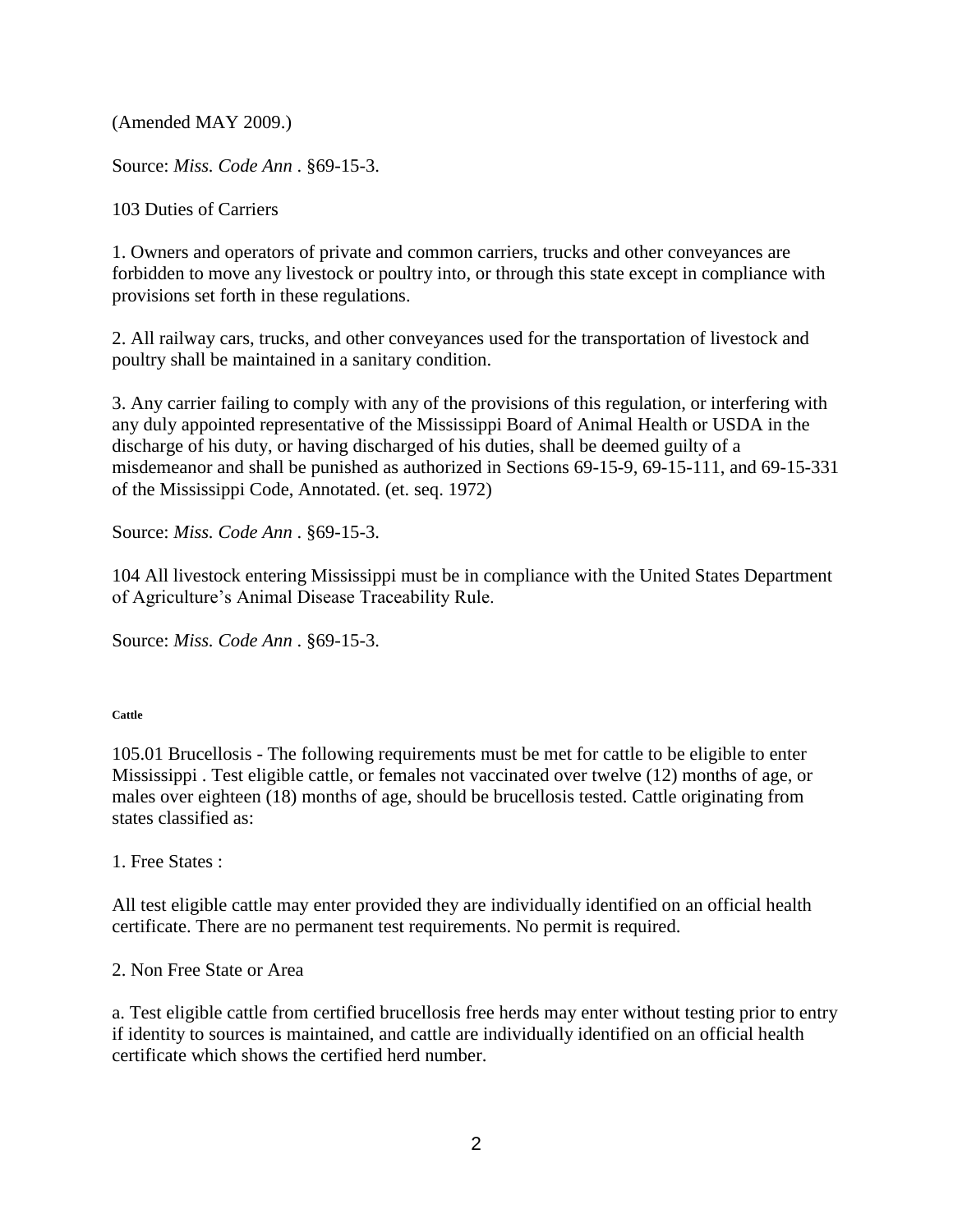b. Test eligible cattle from non-quarantined herds (excluding certified brucellosis free herds) may enter Mississippi provided the cattle have been tested and are negative to the official brucellosis test within 30 days prior to entry, and are individually identified on an official health certificate.

c. Test eligible cattle may move directly from a farm of origin to a specifically approved stockyard in Mississippi for the required test. Such cattle may then be moved to a farm in Mississippi . A health certificate is required for test negative cattle moving to a farm in Mississippi from specifically approved stockyard in another state. No retest is required in either instance.

d. Steers and spayed heifers from any herd and official calfhood vaccinates of the dairy breeds under 20 months of age, and official vaccinates of the beef breeds under 24 months of age, which are not parturient or post parturient, from non-quarantined herds, can enter without test restrictions.

105.02 Tuberculosis. All cattle will be required to be negative to a tuberculosis test within 30 days prior to date of shipment, and in addition the cattle must be from a non-quarantined herd in a modified accredited area or tuberculosis-free area. All dairy cattle over 6 months of age must have a negative TB Test prior to entering Mississippi .

Exceptions:

1. If cattle entering Mississippi are on a show circuit, a 60-day test is allowed.

2. Cattle originating from an Accredited Tuberculosis Free Herd (Accredited herd number and date accredited shall be entered on health certificate ) or Beef Cattle from an Accredited Free State .

3. Steers.

4. Cattle for immediate slaughter.

(Amended 3/2010.)

105.03 Trichomoniasis.

1. No bull that has tested positive for Trichomoniasis shall be brought into this state for any purpose whatsoever except to go directly to slaughter and must be on a 1-27 form.

2. No bull may be brought into this state without being accompanied by a negative test for Trichomoniasis except for the following animals:

a. Exhibition and rodeo bulls that are temporarily in the state only for the purpose of the event and will be leaving the state after the event;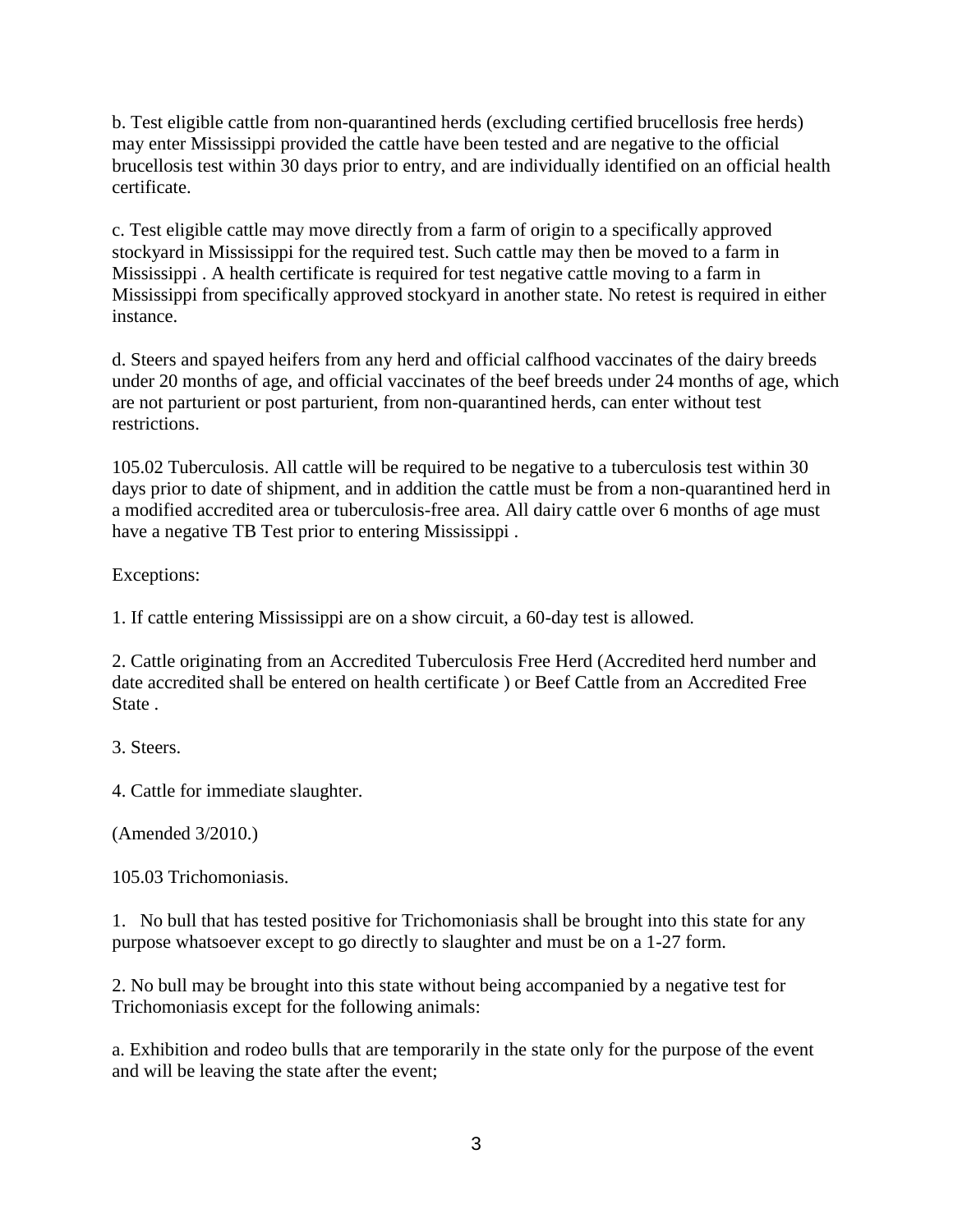b. Bulls consigned to go directly to slaughter;

c. Virgin bulls with accompanying statement which may be written on the CVI or be an official state form.

3. A bull that is brought into this state without being accompanied by a negative test for Trichomoniasis shall not be commingled with any cow unless the bull is tested and found to be negative for Trichomoniasis prior to commingling.

4. All bulls tested for Trichomoniasis, whether in-state or to be brought into this state, shall be identified by one or more of the following means prior to importation:

a. U.S.D.A. official permanent ID to include but not limited to:

- (1) Brucellosis ear tag;
- (2) official 840 radio frequency identification device (RFID);
- (3) official 840 flap or bangle tag;
- (4) official individual animal breed registry brand;
- (5) official individual animal breed registry tattoo; or
- (6) official state of origin Trichomoniasis tag.

5. Virgin bulls. A virgin bull is a bull less than 18 months of age in which only one permanent central incisor teeth is in wear are not present and that has never been commingled with breeding females. Virgin bulls, other than exhibition and rodeo bulls, brought into this state shall, in addition to any other required documentation, be accompanied by a certification of virgin status signed by the owner of the bull, or the owner's representative or a duly authorized veterinarian. The certification shall include the bull's individual identification. If the owner seeking to import the virgin bull into this state acquired the bull from a breeder or another owner then a certification of virgin status signed by the breeder and each prior owner of the bull, or their representative must also accompany the bull. (See Trichomoniasis Regulation for full instructions.)

(Amended 2010.)

Source: *Miss. Code Ann* . §69-15-3.

### **Horses and Other Equidae**

106 Equines entering Mississippi for any purpose must be accompanied by:

1. An official interstate health certificate issued by a licensed accredited veterinarian, or state or federal veterinarian showing the name, breed, registration number, if any, tattoo or brand, if any, sex, age, color and markings of each horse listed on the certificate. Name of laboratory, laboratory number, date of test, and test results for each horse must be recorded on the health certificate.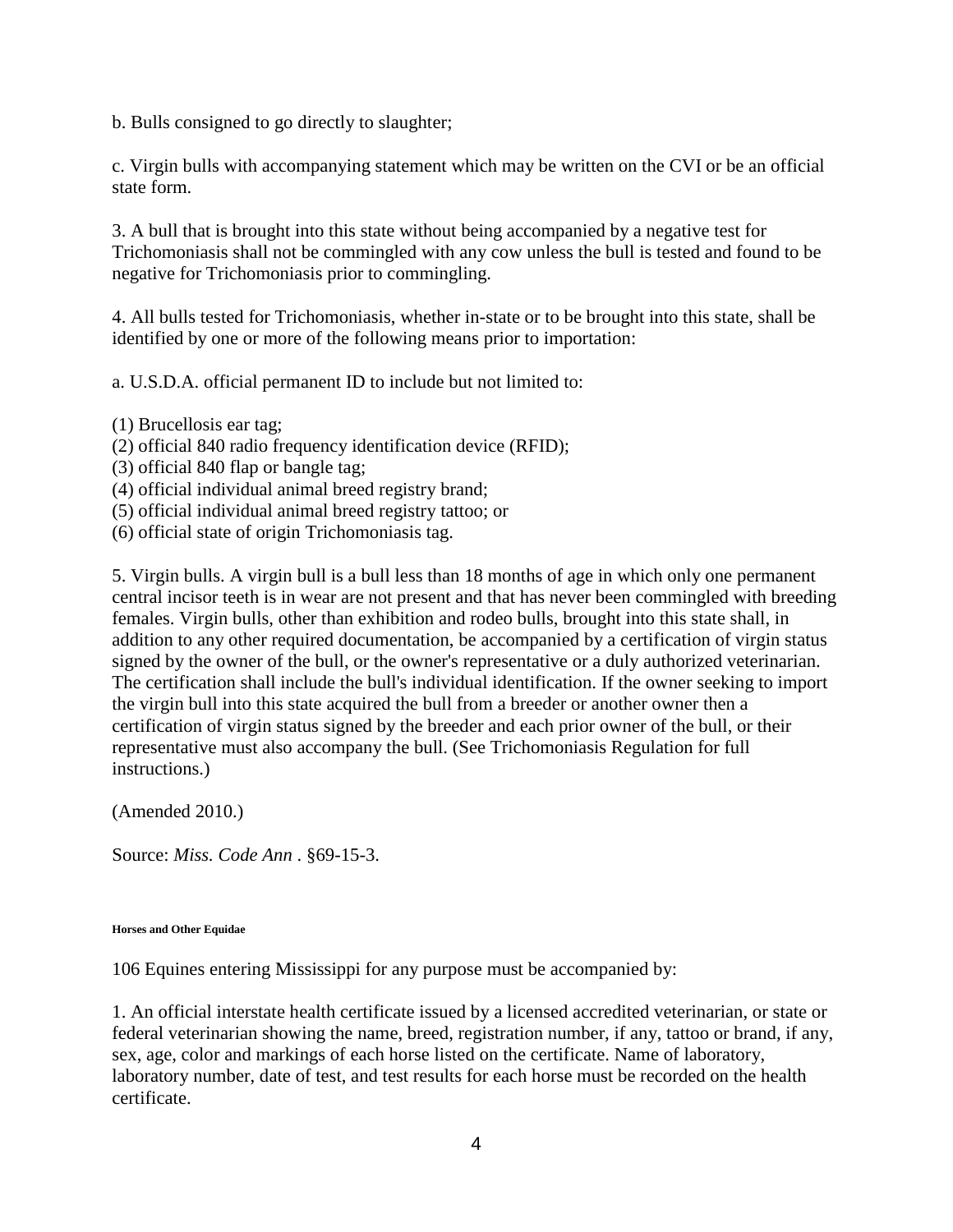2. Record of physical examination of each animal, verifying animal to be free of symptoms of any infectious, contagious, or communicable disease.

3. Officially recognized Equine Passport may be used in lieu of Certificate of Veterinary Inspection.

4. An official copy of the official laboratory test for Equine Infectious Anemia (Coggins test), certifying the animal to be negative to test within the past 12 months.

Source: *Miss. Code Ann* . §69-15-3.

## **Swine**

107.01 All swine for breeding purposes must be accompanied by an official health certificate and a permit prior to movement obtained with the number of the permit shown on the certificate. All swine must be individually identified on the health certificate and must originate from herds that have not had an infectious or communicable disease within the past 90 days prior to movement, and this statement written on the health certificate. In addition the statement: "To the best of my knowledge, swine represented on this certificate have not originated from a premises known to be affected by Porcine Epidemic Diarrhea virus (PEDv), and have not been exposed to PEDv within the last 30 days."

(Amended: April 16, 2014.)

107.02 Brucellosis - All gilts, sows, and boars six (6) months of age and over for breeding or show purposes must be negative to an official brucellosis test made within 30 days immediately preceding the date of entry. The exceptions are swine on a show circuit when 60 days will be allowed, or swine that originate from a validated brucellosis free herd or from a Swine Brucellosis Free State.

## 107.03 Pseudorabies

1. Swine will not be permitted to enter for any purpose from a herd infected with, or exposed to, pseudorabies or which has been vaccinated against pseudorabies.

2. A negative SN test (negative at 1:4 dilution) for pseudorabies is required within 30 days prior to movement, or swine must originate from a pseudorabies Qualified Herd or originate from a Stage 4 or Stage 5 state. Imported swine will be quarantined and isolated from other swine for a 30 day retest at owners' expense. If they are positive to the test, they must be immediately sent to slaughter or returned to their origin, with permission of state and federal personnel of both states. Exceptions to the quarantine and re-test rule are for swine originating from a Qualified/Validated Herd, or originating from a Stage 4/5 State.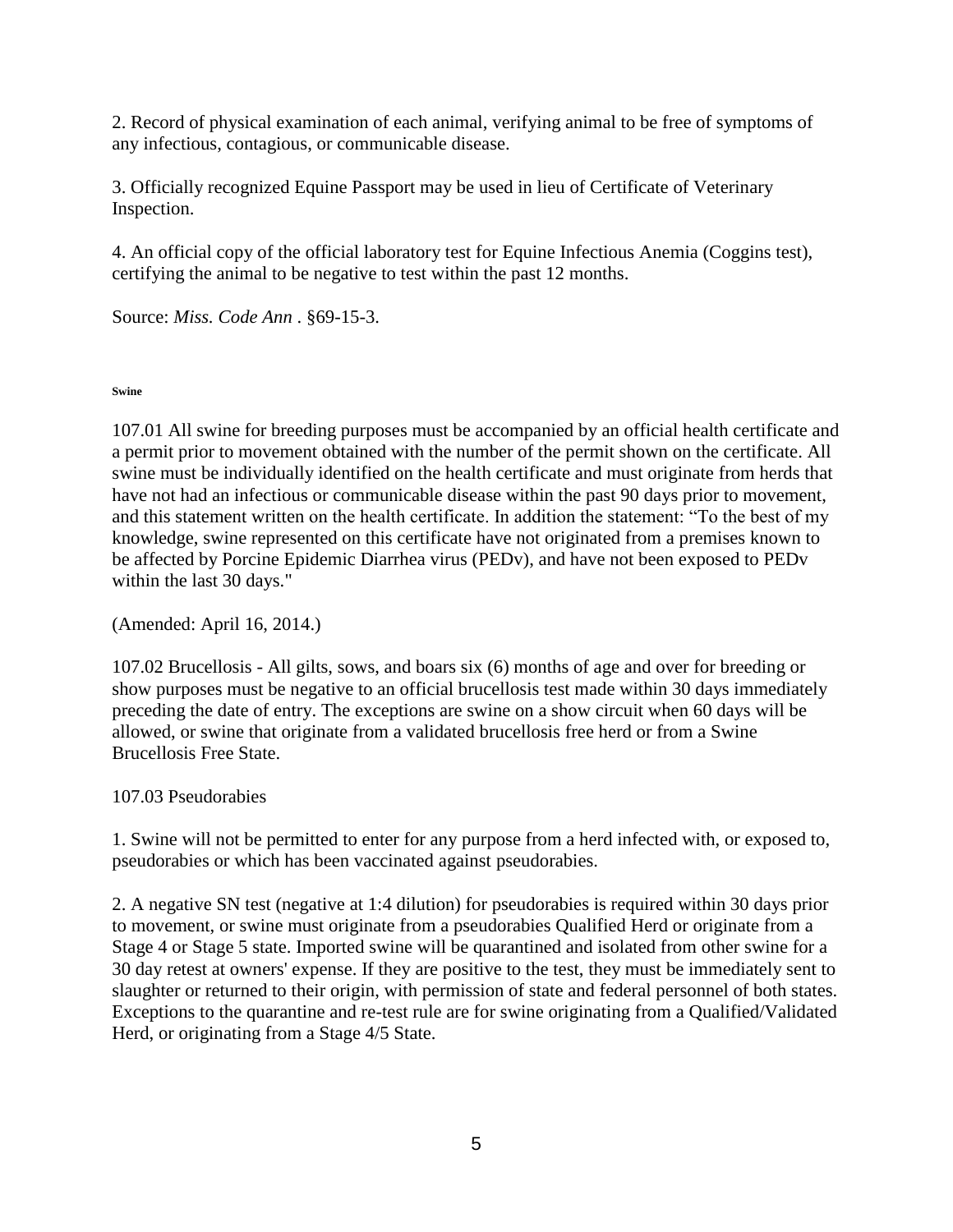107.04 All swine entering Mississippi must also meet requirements of Title 9 - Animals and Animal Products, Chapter I - Animal and Plant Health Inspection Service, Department of Agriculture, Code of Federal Regulations.

107.05 All swine for immediate slaughter shall be consigned to a recognized slaughtering establishment on either a health certificate or permit or waybill or inspection certificate from federally inspected stockyards. In either instance, a copy shall accompany swine and a copy shall be forwarded to the State Veterinarian of Mississippi.

107.06 Feeder pigs moving on shipment into Mississippi must be ear tagged and identified to the farm of origin, and be quarantined for 30 days to the farm of destination.

107.07 Feeder pigs consigned to Feeder Pig Association sales shall:

1. Be farrowed and raised on the farm of origin. Pigs are to be moved directly from that farm to the feeder sale.

2. The entire herds of origin of the pigs consigned to the sale are to be inspected for health by a veterinarian within ten (10) days prior to the sale, and the veterinarian must issue a certificate stating the herd is in good health.

3. Feeder sales shall accept no cull pig or pigs from herds that are fed garbage.

4. All pigs are to be ear tagged at the feeder sale to maintain records to the herd of origin.

5. Owners of pigs are required to present the health certificate issued by the veterinarian to a sale inspector prior to unloading at the sale.

6. Male pigs must be castrated, and properly healed by sale day.

7. All pigs are inspected upon arrival at sale by the sale personnel.

8. All pigs must have tails docked prior to the sale.

Source: *Miss. Code Ann* . §69-15-3.

### **Sheep and Goats**

108 All sheep and goats, except those for immediate slaughter shall be accompanied by an official certificate of veterinary inspection (OCVI) and shall comply with the following:

1. Intact sheep and goats require individual identification by an official USDA Scrapie eartag, brand, or tattoo recorded on the OCVI.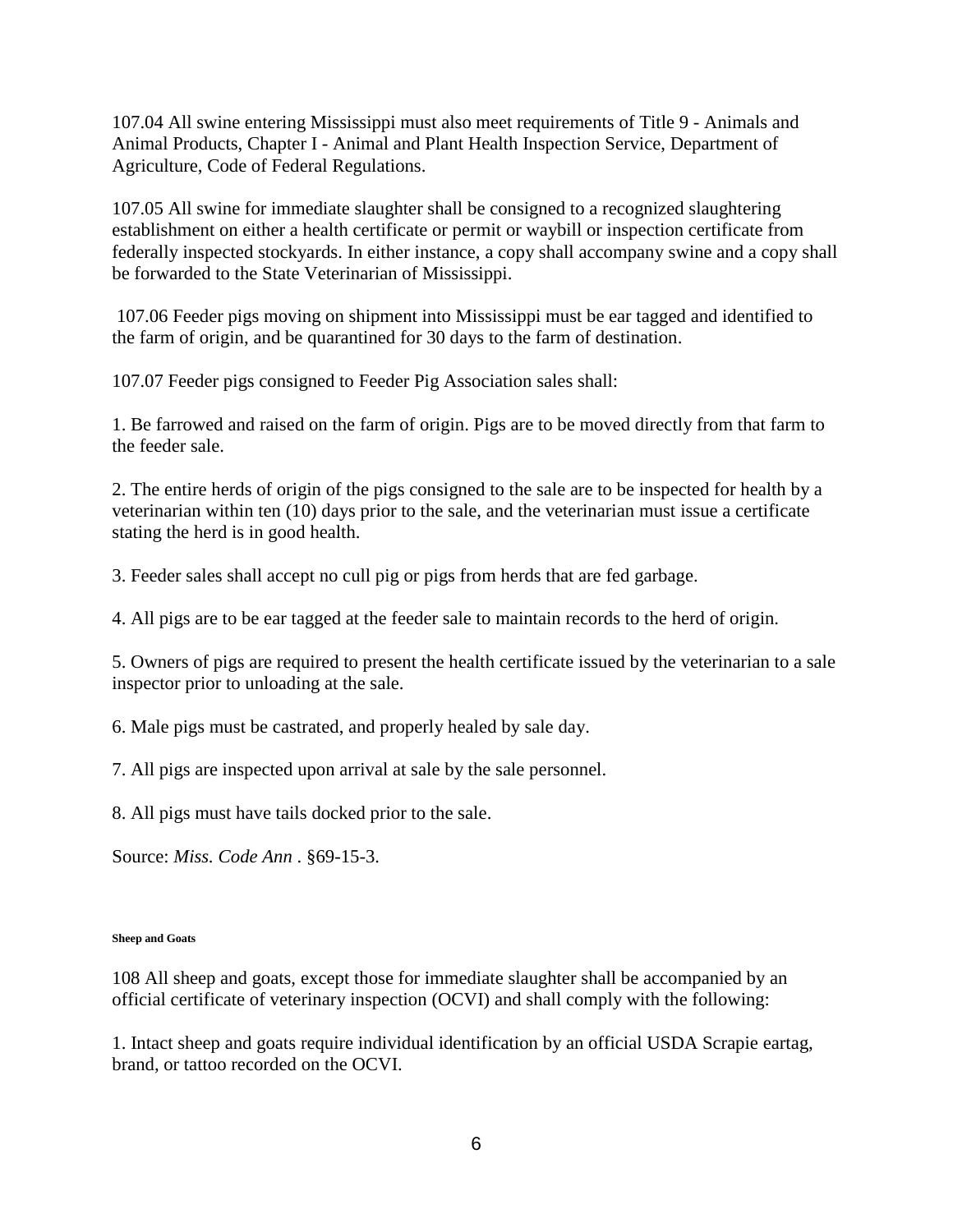2. "I certify these animals are free of clinical signs of the diseases contagious footrot, keratoconjunctivitis, contagious ecthyma (Orf), scabies and lice and that the sexually intact animals represented on this form are not known to be scrapie-positive, suspect, high risk, or exposed, and did not originate from a known infected, source, exposed, or noncompliant flock."

3. When originating from an area known to have scabies, must be dipped within ten (10) days immediately preceding the date of entry in an USDA approved dip, and maintained on absolutely clean premises until delivered to the final destination. Dairy goats and dairy sheep maintained separate from other sheep and goats are exempt from dipping when certified free of scabies on OCVI.

4. Dairy goats and dairy sheep over 6 months of age must be negative to an official tuberculin test and an official brucellosis test made within 30 days immediately preceding date of entry. Dairy Sheep and Goats entering for show purposes ONLY are exempt from the Brucellosis and TB Test requirement. Animals that are sold in public sale or private treaty and remain in Mississippi must meet the Brucellosis and TB Test requirement.

5. All sheep and goats for immediate slaughter shall be consigned to a recognized slaughtering establishment on either an OCVI or permit or waybill or inspection certification from federally inspected stockyards. In either instance, a copy shall accompany sheep and goats and a copy shall be forwarded to the State Veterinarian of Mississippi.

6. Animals from "non-consistent" states may only enter if from a Scrapie Certified Flock with prior entry permit from the state veterinarian.

Amended October 24, 2013

Source: *Miss. Code Ann* . §69-15-3.

**Dogs** 

109 All dogs transported or moved into the state for any purpose shall be accompanied by an official health certificate with the following compliance:

1. Free from all contagious and infectious diseases and recent exposure thereto.

2. Did not originate within an area under quarantine for rabies, or exposed.

3. Properly vaccinated against rabies within six (6) months prior to date of entry. Dogs under three (3) months of age may be admitted without rabies vaccination t o be quarantined and vaccinated at 3 months of age.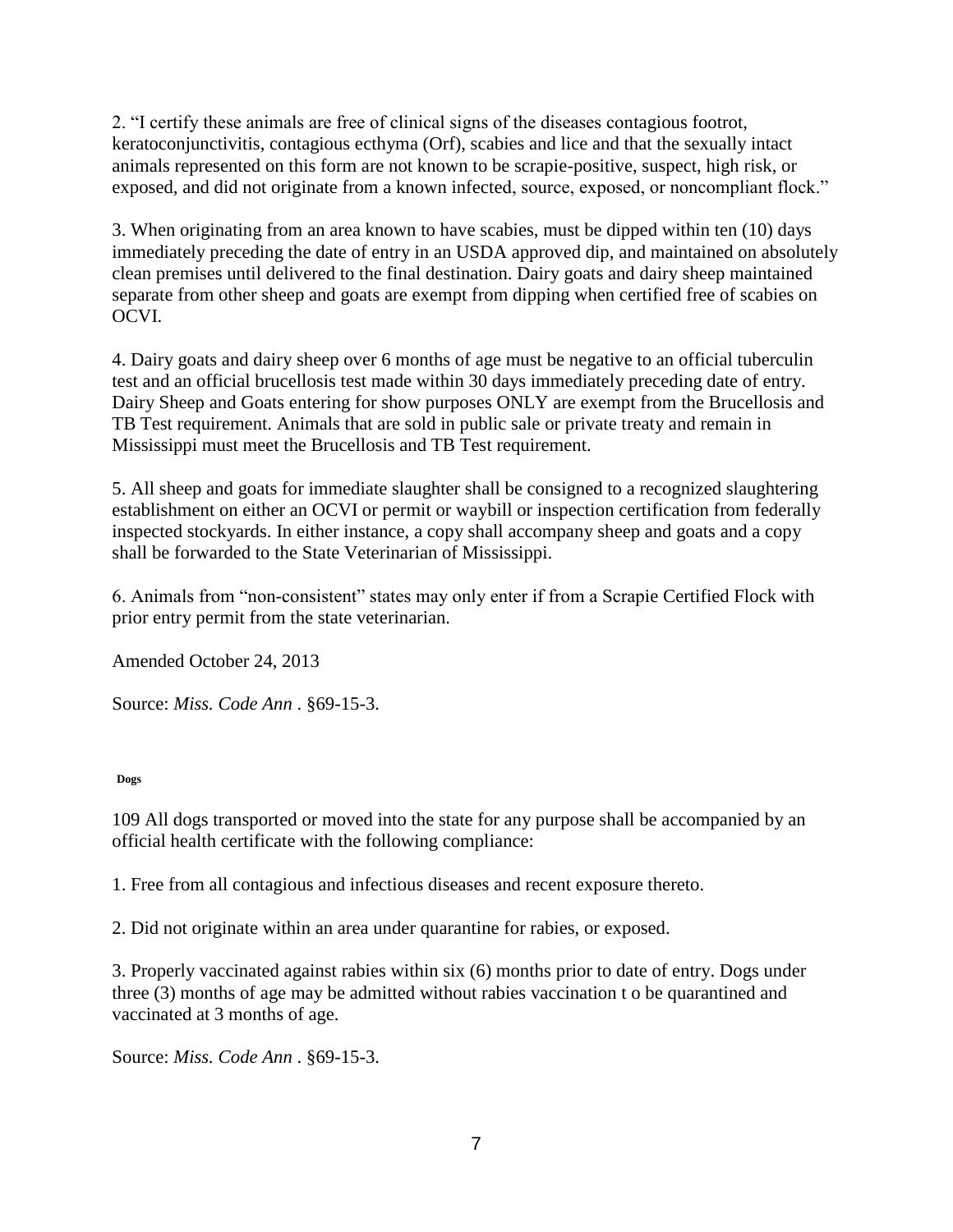**Cats** 

110 All cats transported or moved into the state for any purpose shall be accompanied by an official health certificate with the following compliance:

1. Free from all contagious and infectious diseases and recent exposure thereto.

2. Did not originate within an area under quarantine for rabies, or exposed.

3. Properly vaccinated against rabies within six (6) months prior to date of entry. Cats under three (3) months of age may be admitted without rabies vaccination ,to be quarantined and vaccinated at 3 months of age .

(Amended MAY 2009.)

Source: *Miss. Code Ann* . §69-15-3.

### **Psittacine Birds**

111 See General Requirements.

Source: *Miss. Code Ann* . §69-15-3.

### **Ratites (Ostriches, Emus, Rheas, Cassowaries and Kiwis)**

112 No ratite shall enter Mississippi unless accompanied by a prior permit issued by the State Veterinarian or his designated representative. Such permits shall be issued only upon certification by a licensed, accredited veterinarian that such birds are free from:

1. Ticks.

2. Salmonella pullorum as determined by a testing procedure, approved by the State Veterinarian, conducted within 30 days of shipment

3. Avian Influenza as determined by a testing procedure, approved by the State Veterinarian, conducted within 30 days of shipment. Each bird should be identified on the health certificate with either an official United States Department of Agriculture leg band or micro chip.

4. In addition to the aforementioned requirements, the Board of Animal Health recommends that all ratite birds be vaccinated against Eastern Equine Encephalitis.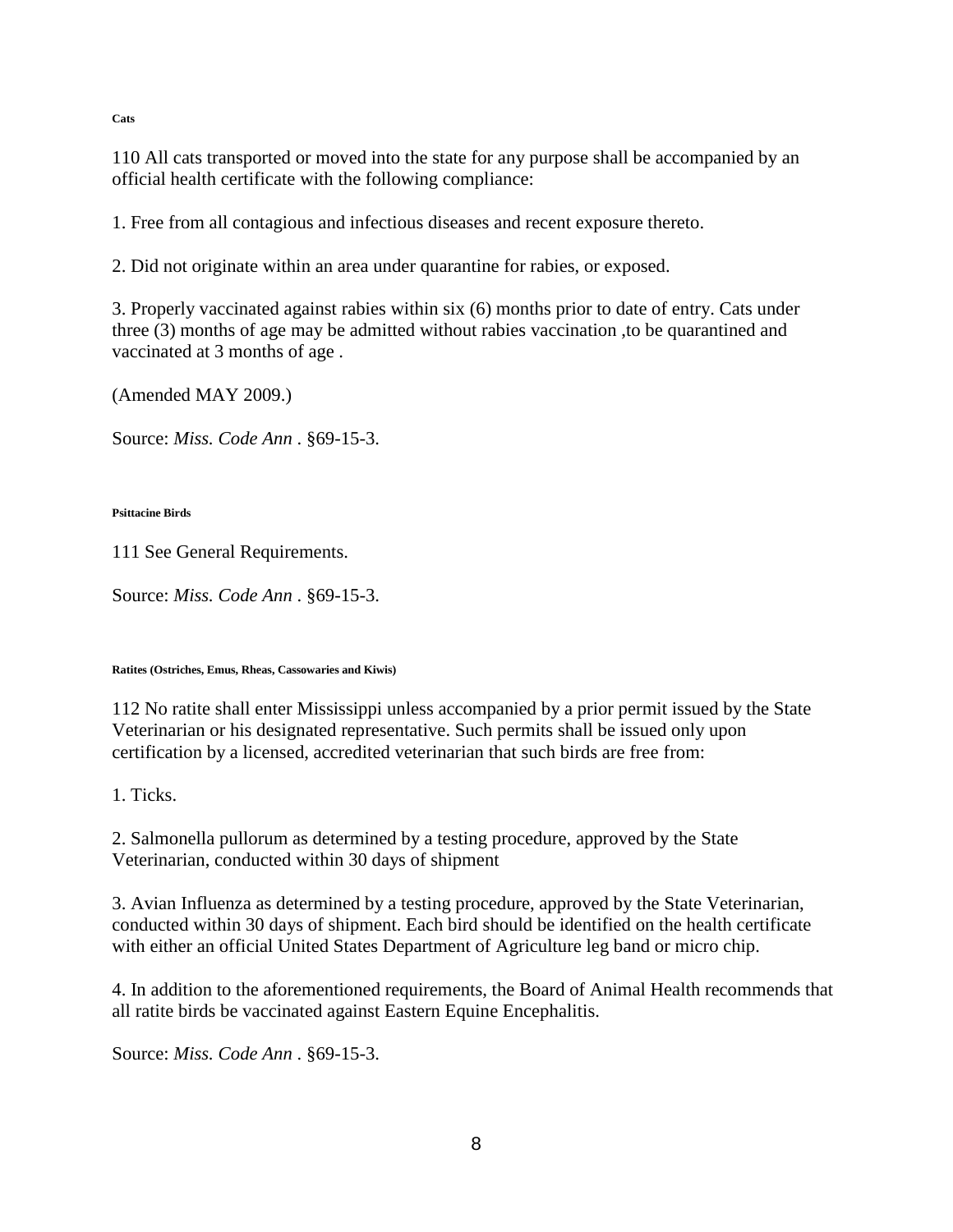### **Poultry and Hatching Eggs**

113.01 Any and all chicks, poults, hatching eggs, and breeding stock shipped or transported into Mississippi must be produced from flocks which meet the U. S. Pullorum-typhoid Clean Mycoplasma gallisepticum, and Mycoplasma synoviae requirements as outlined in the rules of the National Poultry Improvement Plan and the National Turkey Improvement Plan.

113.02 Avian Influenza:

1. All poultry and waterfowl- (including direct to slaughter) requires a negative AGID of 20 birds per flock within 15 days of shipment. If the flock is a participant in the NPIP AI Clean, or part of a recognized State Monitoring Plan that is equivalent, then this requirement is waived.

2. Pet birds susceptible to AI may not enter from an affected area without a negative test.

3. No poultry, waterfowl or susceptible pet birds may enter Mississippi from an affected area without a prior permit.

113.03 All birds, including poultry and hatching eggs, originating from any state in which Avian Influenza (A.I.) has been diagnosed are prohibited entry into Mississippi , until all quarantines, either State and/or Federal, are released in said State.

113.04 Shipping, hauling, trucking, carrying or in any manner transporting live or unprocessed poultry or other birds, hatching eggs, unprocessed eggs, rendered poultry byproducts, egg flats, poultry coops, cages, crates, and any other used poultry equipment from states in which a reportable, contagious disease, such as, but not limited to, Avian Influenza (A.I.), Infectious Laryngotracheitis (ILT) or Exotic Newcastle Disease (END), Mycoplasma gallisepticum (MS) or Mycoplasma synoviae (MS) or Salmonella pullorum has been diagnosed, are prohibited entry into Mississippi until all State and/or Federal quarantines are released in said State. Poultry that have been exposed to said diseases may not enter the state without a prior permit from the state veterinarian. Said permit shall be based on a science based risk assessment. All live poultry transporting vehicles entering Mississippi must have a certificate showing it has been cleaned and disinfected at the place or origin, as specified in CFR, Volume 8, 1983, Section 71.10. The cleaning and disinfecting certificate must be signed by a State or Federal Veterinarian, or by a licensed accredited Veterinarian, or by a qualified person designated by the State Veterinarian. Any materials used in the shipping of eggs into the State of Mississippi , must be new, or cleaned and disinfected plastic flats. In the event contaminated materials are found, the entire lot will disposed of immediately at the expense of the shipper.

113.05 Poultry Exhibitions and Sales:

1. Persons conducting and participating in poultry exhibitions shall comply with the following:

a. Any individuals or organizations planning to have a poultry exhibit (show) must notify the State Poultry Epidemiologist, Mississippi Board of Animal Health, Box 3889 , Jackson , Mississippi 39207 at least 30 days prior to exhibition date.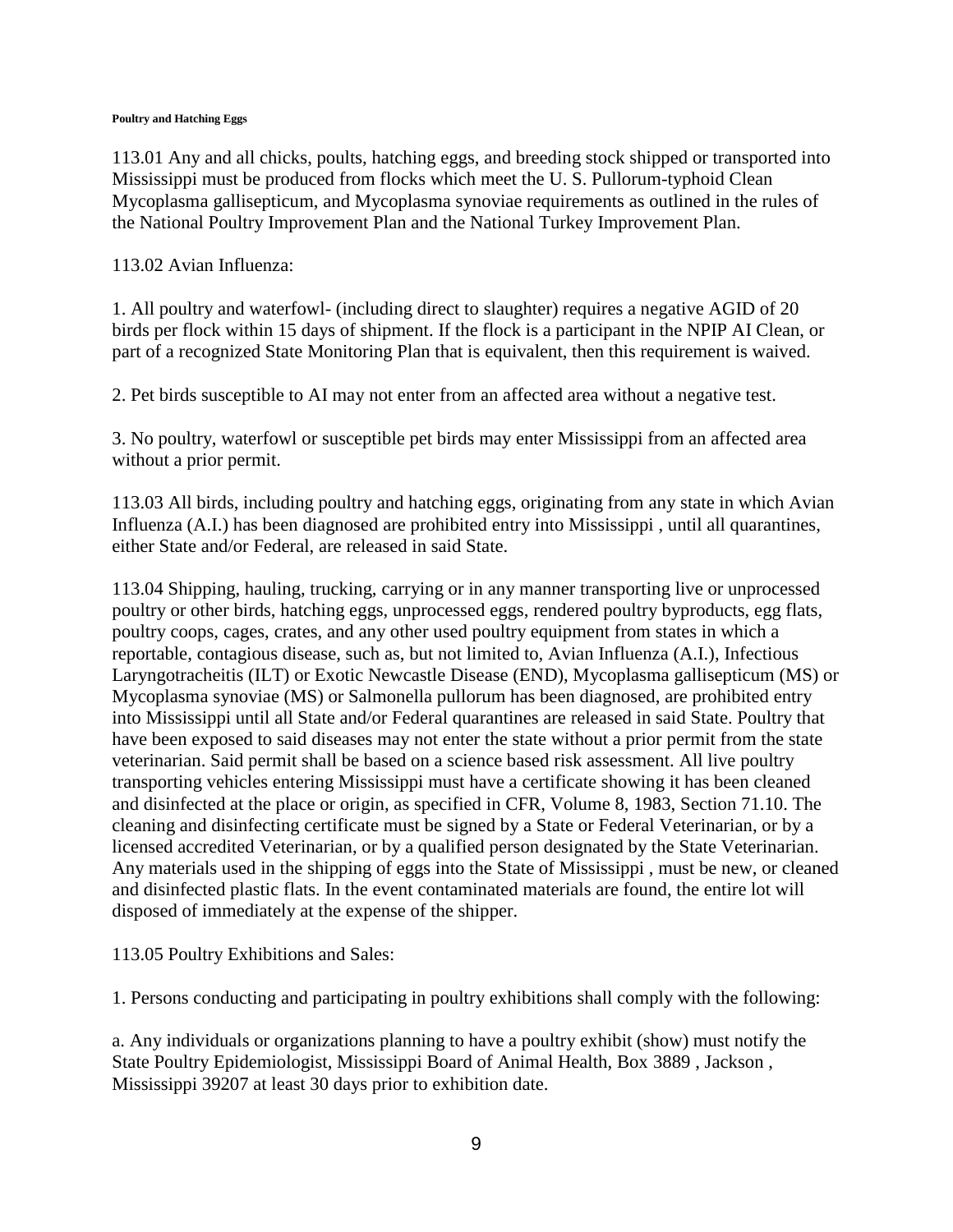b. All poultry for exhibition in Mississippi shall have a negative pullorum-typhoid test within 90 days (30 days for out-of-state birds) of the date of exhibitions. All out-of-state birds must be tested by an authorized testing agent of that State. All Mississippi owned birds must be tested by a State Poultry Epidemiologist, or by an agent certified by a State Poultry Epidemiologist. The certified testing agent may charge a nominal fee for the testing service.

c. Poultry for exhibition shall not have been vaccinated with a live virus vaccine within the last 30 days preceding the exhibition.

d. Each bird must be identified with a "tamper proof" band at the time of pullorum-typhoid test. A copy of the NPIP form 9-2 of NPIP from 9-3, signed by a certified testing agent, must accompany birds to exhibition.

e. During the exhibition, birds are subject to examination (including blood test and swabs) by a representative of the Mississippi Board of Animal Health. Birds will not be accepted which are infected with, or showing any clinical signs of a contagious disease, or are infested with lice and/or mites.

f. Out-of-state birds will be admitted provided they are from an area that is not under quarantine for an infectious disease and satisfy the requirements for this rule.

g. The secretary of each show will furnish the representative of the Board of Animal Health with a list of names and addresses of all exhibitors at the time of the exhibition.

2. The State Veterinarian may, when in the public interest to prevent disease, suspend any poultry exhibition or poultry sale in Mississippi .

3. Live poultry being sold or offered for sale at livestock markets; county, district, or state fairs; flea markets; Poultry exhibitions; or any similar type sale, must be tested by a certified agent of the Board of Animal Health. All poultry must be found negative for pullorum-typhoid disease, and identified with a "tamper proof" band, within 30 days of the sale.

4. All poultry involved in exhibitions or sales having a positive pullorum-typhoid test, or showing signs of disease such as Avian Influenza (A.I.), Laryngotracheitis (LT) or any other communicable disease may jeopardize other birds in a show or the surrounding poultry industry. The untested or diseased birds may be confiscated and/or destroyed by the representatives of the Mississippi Board of Animal Health.

5. An official health certificate specifically covering the above requirement shall accompany the shipment and another copy forwarded through proper livestock officials of the state of origin the State Veterinarian of Mississippi .

Source: *Miss. Code Ann* . §69-15-3.

114 Llama- is defined as the generic term for three of the South American camelids- (llama, alpaca, guanaco)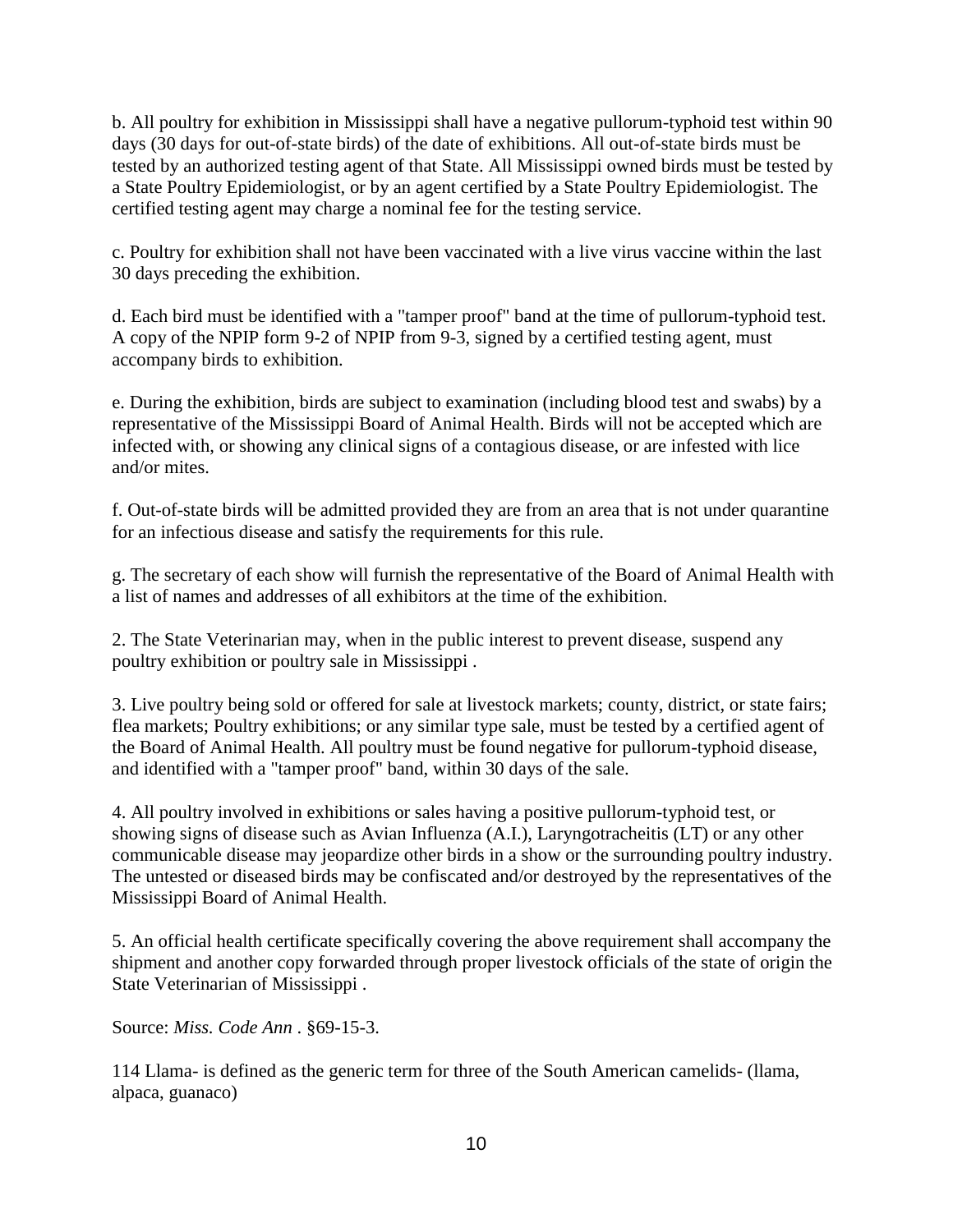1. General Requirements for Certificate of Veterinary Inspection.

2. Entry Permit required.

3. In addition, individual identification is required. Individual identification includes age, sex, color, registry name and number, and permanent identification.(USDA ear tag, tattoo or microchip) of each animal being transported. If microchip is used, a reader must be supplied by the owner. A color photograph with a notarized letter verifying that the animal in the photograph is the animal represented on the Certificate of Veterinary Inspection will be accepted as a form of individual identification.

(AMENDED NOVEMBER 4, 2011.)

Source: *Miss. Code Ann* . §69-15-3.

**Exotic Livestock** 

115.01 Definitions:

1. Bison: American, European bison and exotic cattle must meet the same entry requirements as domestic cattle.

2. Exotics:

a. Exotic Livestock - are defined as grass-eating or plant-eating, single hooved or cloven-hooved mammals that are not indigenous to this state and are known as ungulates, including animals from the swine, horse, tapir, camel, llama, rhinoceros, elephant, deer, and antelope families. It is illegal to import wild or feral swine into Mississippi .

b. Camelidae - are defined as members of the family of animals which includes camels, lamas, and vicunas. The domestic members of the genus lama includes the llama, alpaca, and guanaco.

c. Exotic bovidae - are defined as non-indigenous members of the family of animals which includes water buffalo, gnu (wildebeest), addax, antelope, and nilgai (among others).

d. Cervidae - are further defined as wild or captive members of the family of animals which includes deer, elk, moose, caribou, reindeer and the subfamily musk deer. It is illegal to import white-tail deer into Mississippi .

115.02 Requirements:

1. A prior permit for entry and a certificate of veterinary inspection with complete name and address of consignee and consignor are required on all exotics entering the state. Owners of exotic livestock in Mississippi are required to have an "Exotic Livestock Permit" issued by the Board of Animal Health.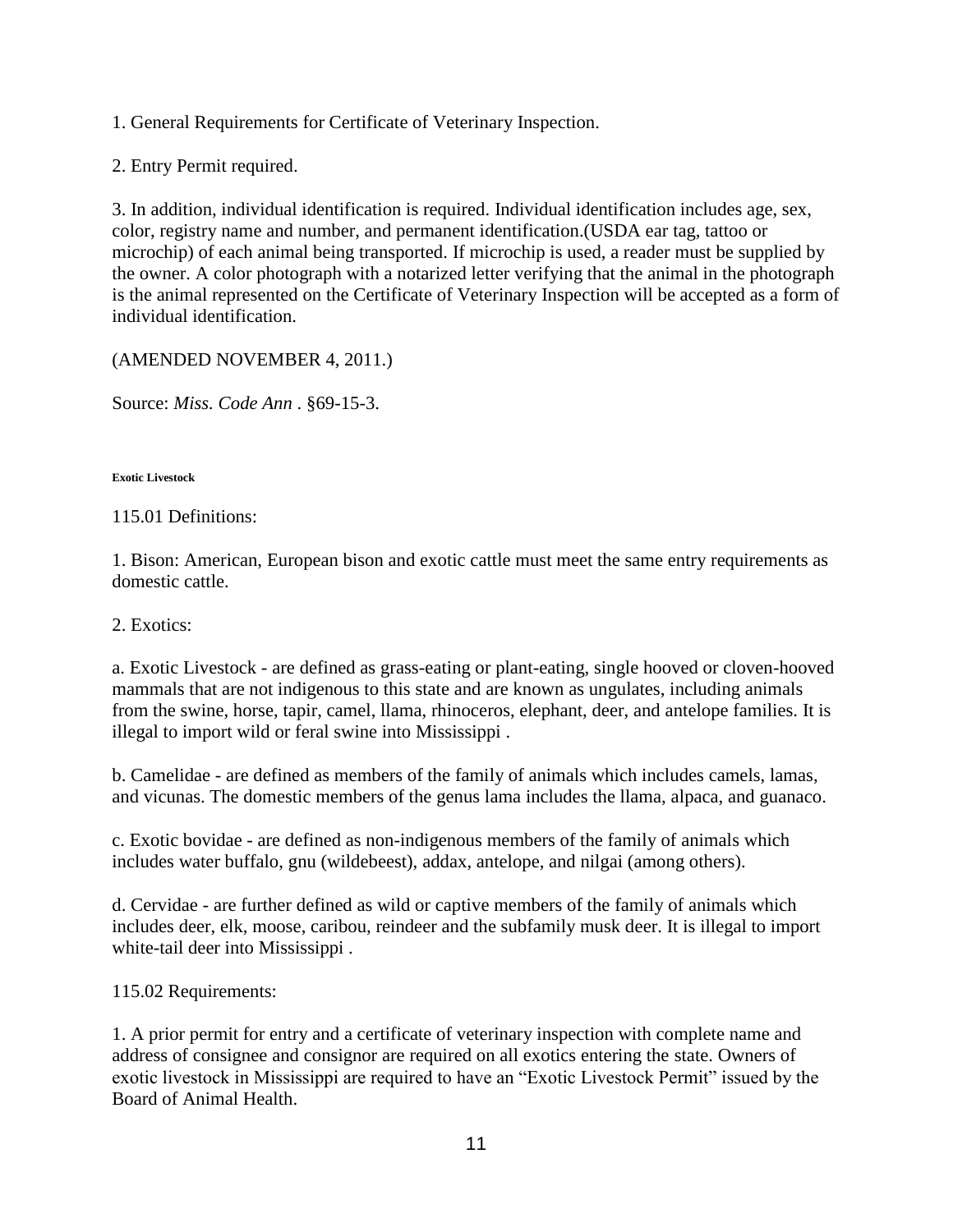2. All animals shall be officially tagged or permanently marked in such a way that they will be identifiable as the animals listed on the health certificate. The accredited veterinarian must state on the certificate that the exotic livestock have been inspected and are free of external parasites and evidence of contagious and communicable disease.

3. Also cervidae 6 months of age and over must be tested negative for brucellosis within 30 days prior to entry and tested negative to tuberculosis with a cervical tuberculosis test within 30 days prior to entry.

4. Importing CWD Susceptible Animals into Mississippi.

White-tailed Deer, Elk, Red Deer , Mule Deer and Black-tailed Deer and crosses of those animals are considered CWD susceptible animals. Under current rules, no person may import a deer, elk or other cervid into Mississippi without a permit from MBAH. Additionally it is illegal to import white-tail deer into Mississippi.

5. In addition, exotic bovidae 6 months of age and over must be tested negative for brucellosis within 30 days prior to entry and negative to a tuberculosis test within 30 days prior to entry.

6. In addition, exotic swine must be tested negative to pseudorabies and brucellosis within 30 days prior to entry.

7. In addition, camelidae must be tested negative to a brucellosis and an axillary tuberculosis test for within 30 days prior to entry on all animals 6 months of age and older.

8.In addition exotic equine, donkeys, asses, burros and zebras must be in compliance with domestic equine requirements.

Amended July 11, 2012

Source: *Miss. Code Ann* . §69-15-3.

### **Primates**

116.01 Definition: Non-human primates (NHP) refers to the Order Primates except for Humans.

116.02Prohibited From Entry: All primates listed in the inherently dangerous animals list are regulated by Mississippi Department of Wildlife Fisheries and Parks, unless permitted by them.

## 116.03 Requirements

1. A prior permit for entry and a certificate of veterinary inspection with complete name and address of consignee and consignor are required on all Non-human primates entering the state

2. Negative Tuberculosis within 12 months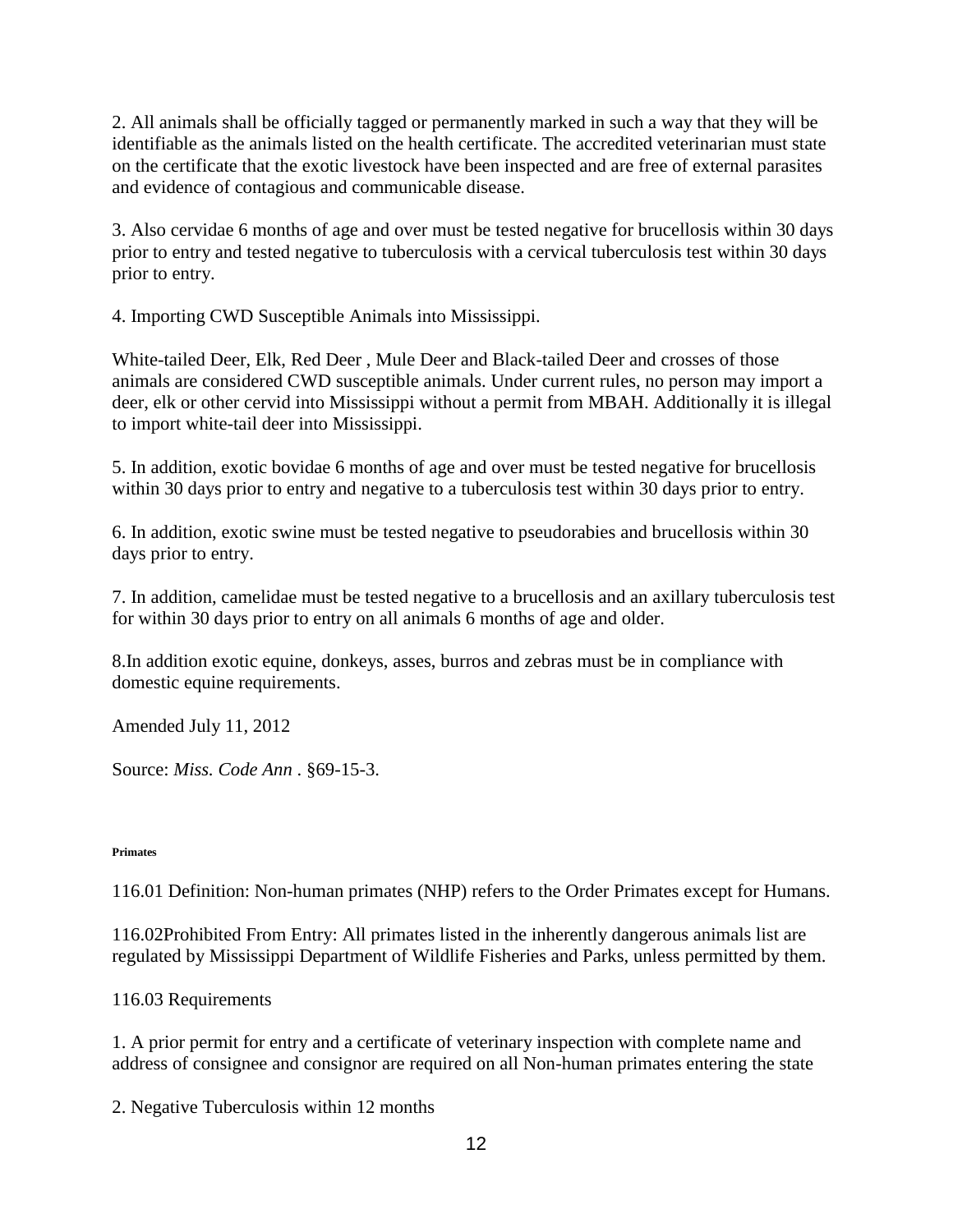3. Negative Herpes Complex Test , All macaques ( Macaca spp) shall be initially tested for Herpes B virus and, thereafter, be required only in the event of a possible exposure to the virus by humans. All medical records and results of such testing shall be maintained by the permittee and made available for inspection by MBAH personnel. Any test results indicating a positive reaction to a TB test must be reported immediately to the MS Board of Animal Health, the MS State Department of Health, and the Mississippi Department of Wildlife, Fisheries, and Parks.

Source: *Miss. Code Ann* . §69-15-3.

**Rabbits** 

117 See General Requirements

Source: *Miss. Code Ann* . §69-15-3.

#### **Importation of Wild or Non-domesticated Species**

118 All wild (non-domesticated) animals, including native or exotic game animals shall be certified by a qualified veterinarian to be free of communicable or infectious disease. Such certification shall accompany said animal(s) being imported into Mississippi . Prior entry permit required.

Source: *Miss. Code Ann* . §69-15-3.

**Zoo, Fur Bearing and Other Wild Animals** 

119 See General Requirements, Entry Permit Required

Source: *Miss. Code Ann* . §69-15-3.

**Semen and Frozen Embryos** 

120 See General Requirements

Source: *Miss. Code Ann* . §69-15-3.

**Biologics, Microorganisms and Parasites** 

121 See General Requirements, Entry Permit Required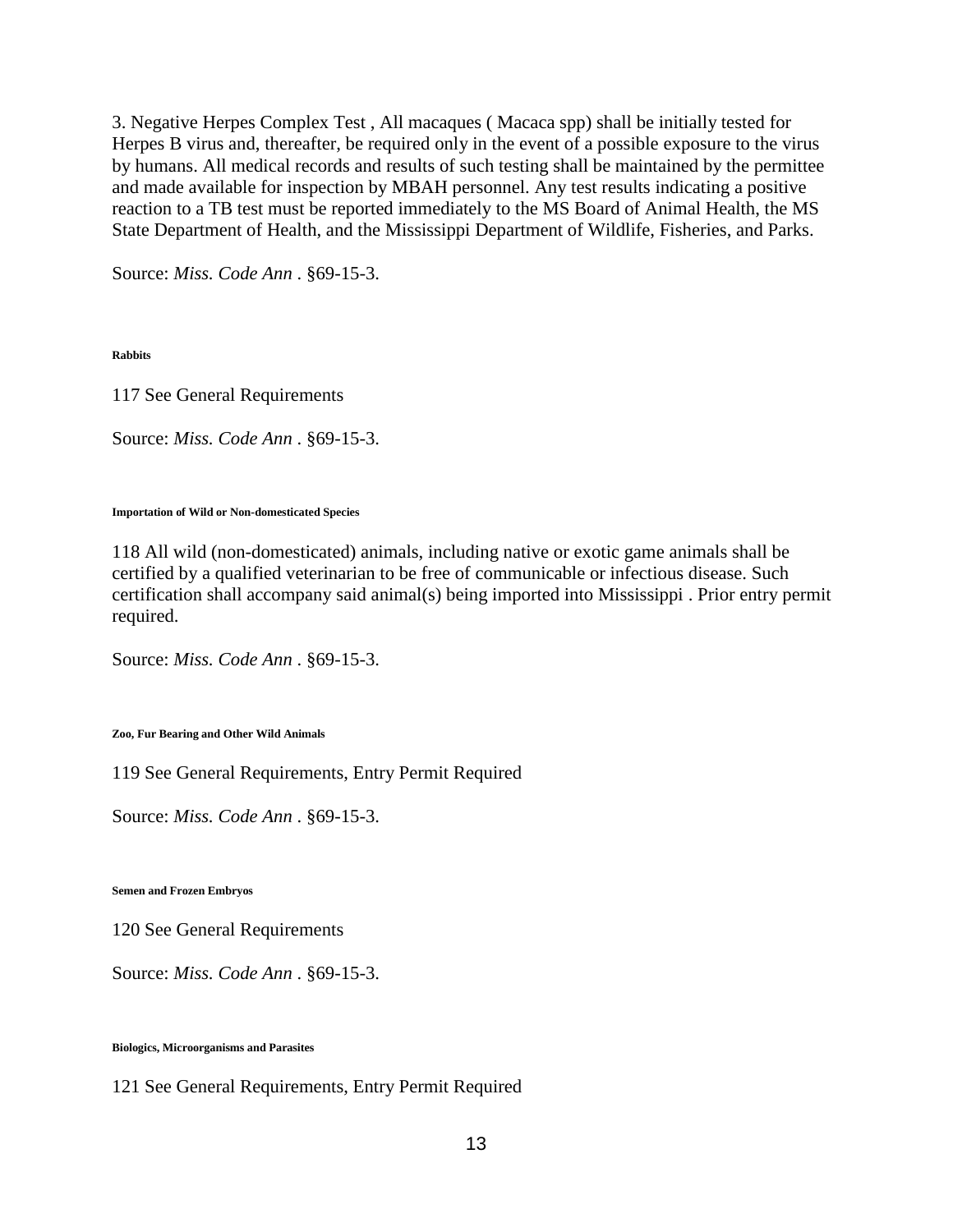Source: *Miss. Code Ann* . §69-15-3.

#### **Emergency Vesicular Stomatitis Entry Regulation**

122.01 No hoofed animals may enter the State of Mississippi which originate from a county/area where vesicular stomatitis has been diagnosed and that county/area contains a premises currently quarantined for vesicular stomatitis.

122.02 All hoofed animals entering the State of Mississippi from a state which contains a premises currently quarantined for vesicular stomatitis , shall be examined by an accredited veterinarian to determine whether they are free from signs of vesicular stomatitis within 5 days prior to arrival into the State of Mississippi, and shall be accompanied by a Certificate of Veterinary Inspection with the following written statement signed by that accredited veterinarian:

"All animals identified on this Certificate of Veterinary Inspection have been examined by me and found to be free from signs of vesicular stomatitis . Owner provided history indicates that during the past 30 days, these animals have neither been exposed to vesicular stomatitis nor been located within a county where vesicular stomatitis has been diagnosed and currently contains a premises quarantined for vesicular stomatitis ."

A permit shall also be required and can be obtained by call 601-359-1170 during business hours.

(Chapter 12 amended March 3, 2001; August 8, 2016.)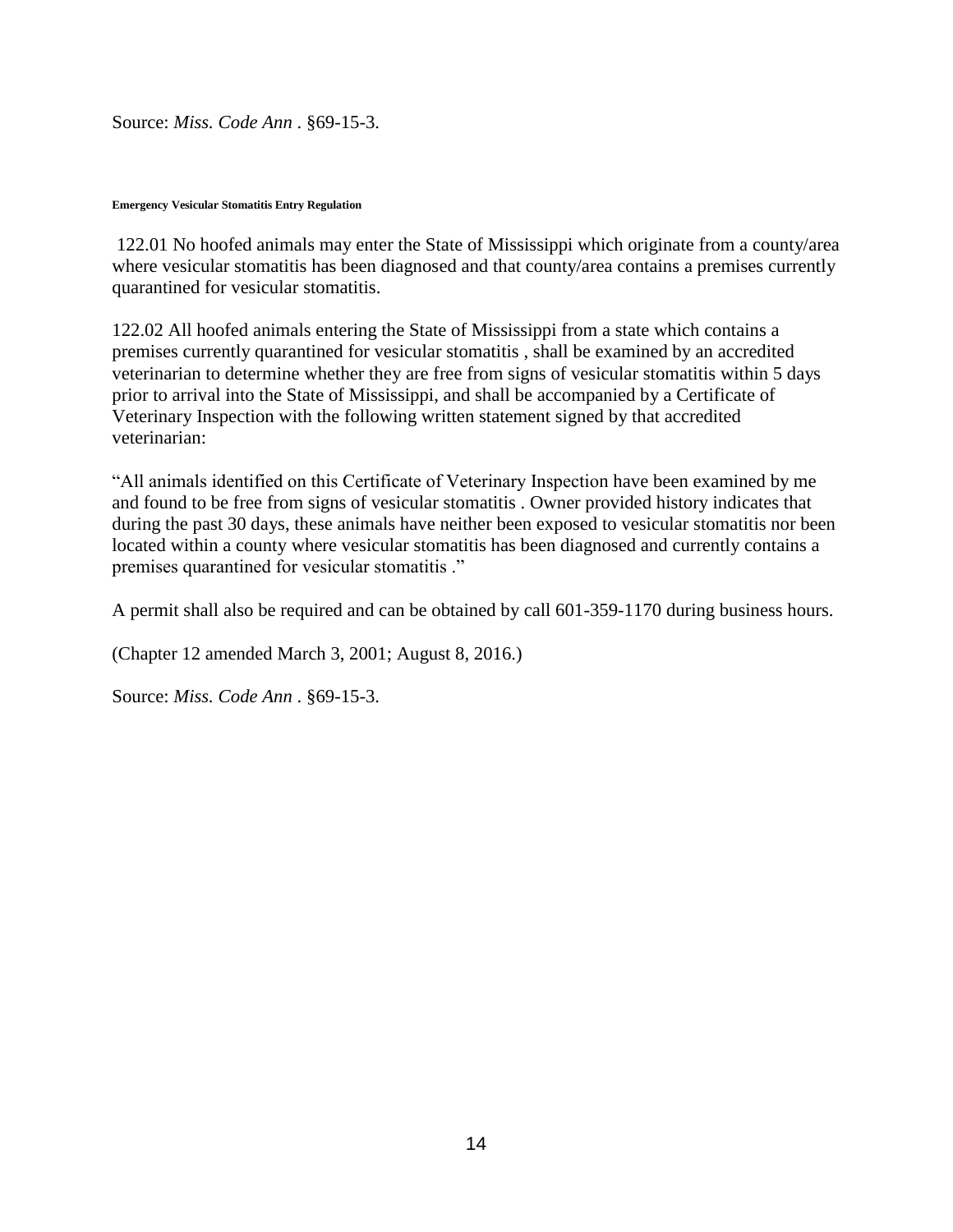# **MISSISSIPPI BOARD OF ANIMAL HEALTH**

Subpart 2

Ch. 12

Entry Requirements

**General** 

100 Health Certificate Certificates of Veterinary Inspection (CVI) Requirements – Valid Certificates of Veterinary Inspection Health Certificates are required on all animals except livestock or poultry consigned to Federal approved slaughter establishments. Only licensed graduate Accredited Veterinarians, or Veterinarians regularly employed by the state of origin, or Veterinary Services division of APHIS, USDA are authorized to inspect and issue official health certificates on livestock entering Mississippi.

Source: *Miss. Code Ann* . §69-15-3.

101 Relation to Federal Requirements - Livestock imports are to meet Mississippi and Federal interstate requirements, a Certificate of Veterinary Inspection health certificate, permit and/or waybill shall accompany the shipment as stipulated. No animal, including poultry, exotic or pet birds, or any species affected with, or recently exposed to any infectious, contagious or communicable disease, or that originated from a quarantined herd or area, shall be shipped or in any manner transported or moved into the State of Mississippi, except those animals affected with such diseases which are approved for interstate shipment by United States Department of Agriculture, APHIS, Veterinary Services, except for immediate slaughter.

102 Permits.

1. Requests for permits permits-shall be directed to the Mississippi State Veterinarian. All international imports require prior entry permit. The following information is required to secure the permit:

a. Complete name and mailing addresses of consignor and consignee;

b. Number, breed and sex of animals;

c. Purpose of shipment;

d. Brucellosis and Tuberculosis status of test eligible cattle, swine and exotics: Pseudorabies status of swine;

e. Origin and destination if different from item a..

2. To obtain a permit call: 601-359-1170, anytime day or night. Please note: Evenings and after hours will be answered by an answering machine.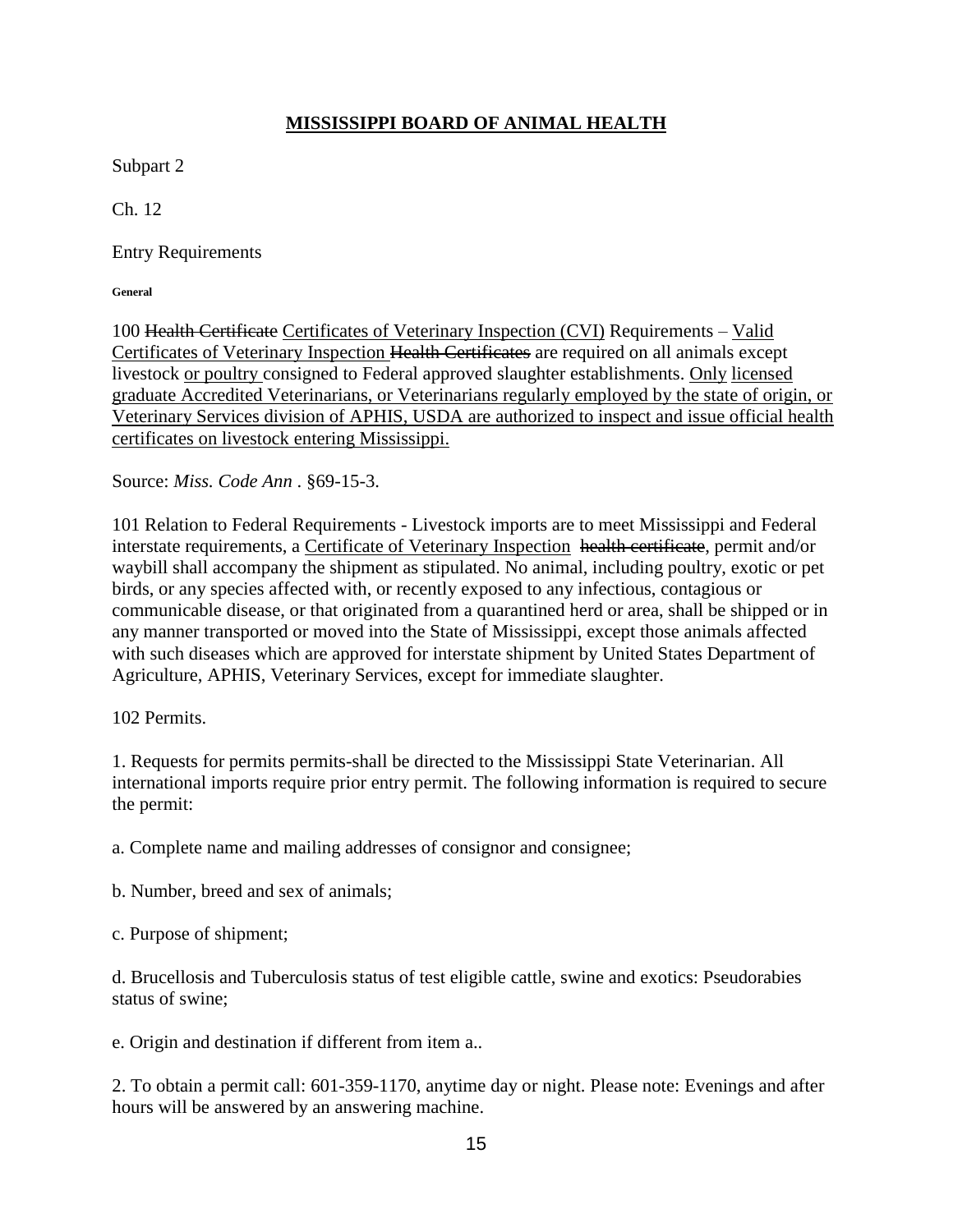(Amended MAY 2009.)

Source: *Miss. Code Ann* . §69-15-3.

103 Duties of Carriers

1. Owners and operators of private and common carriers, trucks and other conveyances are forbidden to move any livestock or poultry into, or through this state except in compliance with provisions set forth in these regulations.

2. All railway cars, trucks, and other conveyances used for the transportation of livestock and poultry shall be maintained in a sanitary condition.

3. Any carrier failing to comply with any of the provisions of this regulation, or interfering with any duly appointed representative of the Mississippi Board of Animal Health or USDA in the discharge of his duty, or having discharged of his duties, shall be deemed guilty of a misdemeanor and shall be punished as authorized in Sections 69-15-9, 69-15-111, and 69-15-331 of the Mississippi Code, Annotated. (et. seq. 1972)

Source: *Miss. Code Ann* . §69-15-3.

104 Health Certificates - Licensed graduate accredited Veterinarians, or Veterinarians regularly employed by the state of origin, or Veterinary Services division of APHIS, USDA are authorized to inspect and issue official health certificates on livestock entering Mississippi.

Source: *Miss. Code Ann* . §69-15-3.

104 105 All livestock entering Mississippi must be in compliance with the United States Department of Agriculture's Animal Disease Traceability Rule. accompanied by an official health certificate, except livestock consigned to slaughtering establishments under State or Federal supervision accompanied by a USDA permit (VS Form 1-27), waybills, bills of lading or certificate of ownership. All tested cattle entering on a health certificate, other than cattle to slaughter, must be individually identified.

Source: *Miss. Code Ann* . §69-15-3.

**Cattle** 

105.01 106.01 Brucellosis - The following requirements must be met for cattle to be eligible to enter Mississippi . Test eligible cattle, or females not vaccinated over twelve (12) months of age, or males over eighteen (18) months of age, should be brucellosis tested. Cattle originating from states classified as:

1. Free States :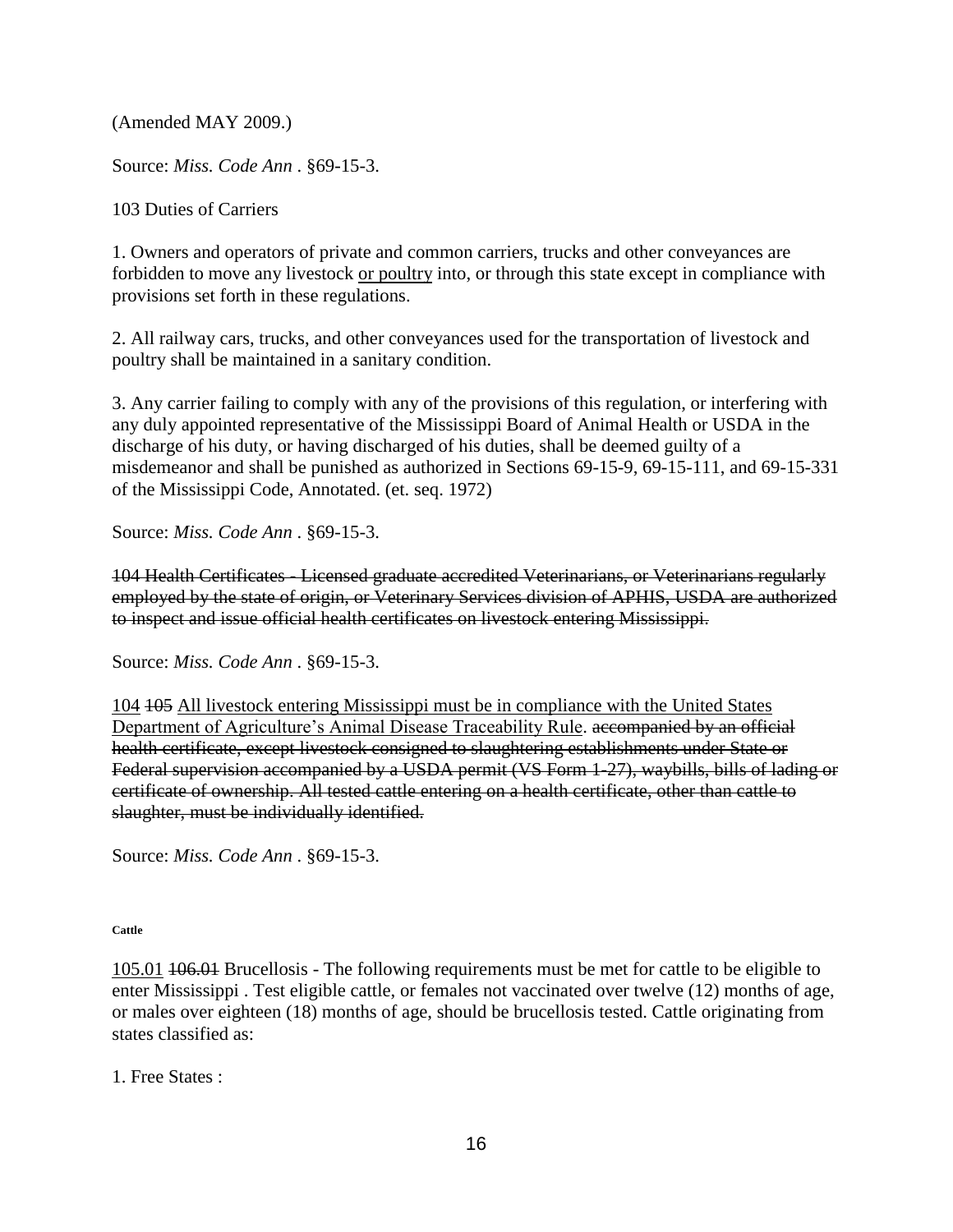All test eligible cattle may enter provided they are individually identified on an official health certificate. There are no permanent test requirements. No permit is required.

# 2. Class A Status: Non Free State or Area

a. Test eligible cattle from certified brucellosis free herds may enter without testing prior to entry if identity to sources is maintained, and cattle are individually identified on an official health certificate which shows the certified herd number.

b. Test eligible cattle from non-quarantined herds (excluding certified brucellosis free herds) may enter Mississippi provided the cattle have been tested and are negative to the official brucellosis test within 30 days prior to entry, and are individually identified on an official health certificate.

c. Test eligible cattle may move directly from a farm of origin to a specifically approved stockyard in Mississippi for the required test. Such cattle may then be moved to a farm in Mississippi . A health certificate is required for test negative cattle moving to a farm in Mississippi from specifically approved stockyard in another state. No retest is required in either instance.

d. Steers and spayed heifers from any herd and official calfhood vaccinates of the dairy breeds under 20 months of age, and official vaccinates of the beef breeds under 24 months of age, which are not parturient or post parturient, from non-quarantined herds, can enter without test restrictions.

105.02 106.02 Tuberculosis. All cattle will be required to be negative to a tuberculosis test within 30 days prior to date of shipment, and in addition the cattle must be from a nonquarantined herd in a modified accredited area or tuberculosis-free area. All dairy cattle over 6 months of age must have a negative TB Test prior to entering Mississippi .

## Exceptions:

1. If cattle entering Mississippi are on a show circuit, a 60-day test is allowed.

2. Cattle originating from an Accredited Tuberculosis Free Herd (Accredited herd number and date accredited shall be entered on health certificate ) or Beef Cattle from an Accredited Free State .

3. Steers.

4. Cattle for immediate slaughter.

(Amended 3/2010.)

105.03 106.03 Trichomoniasis.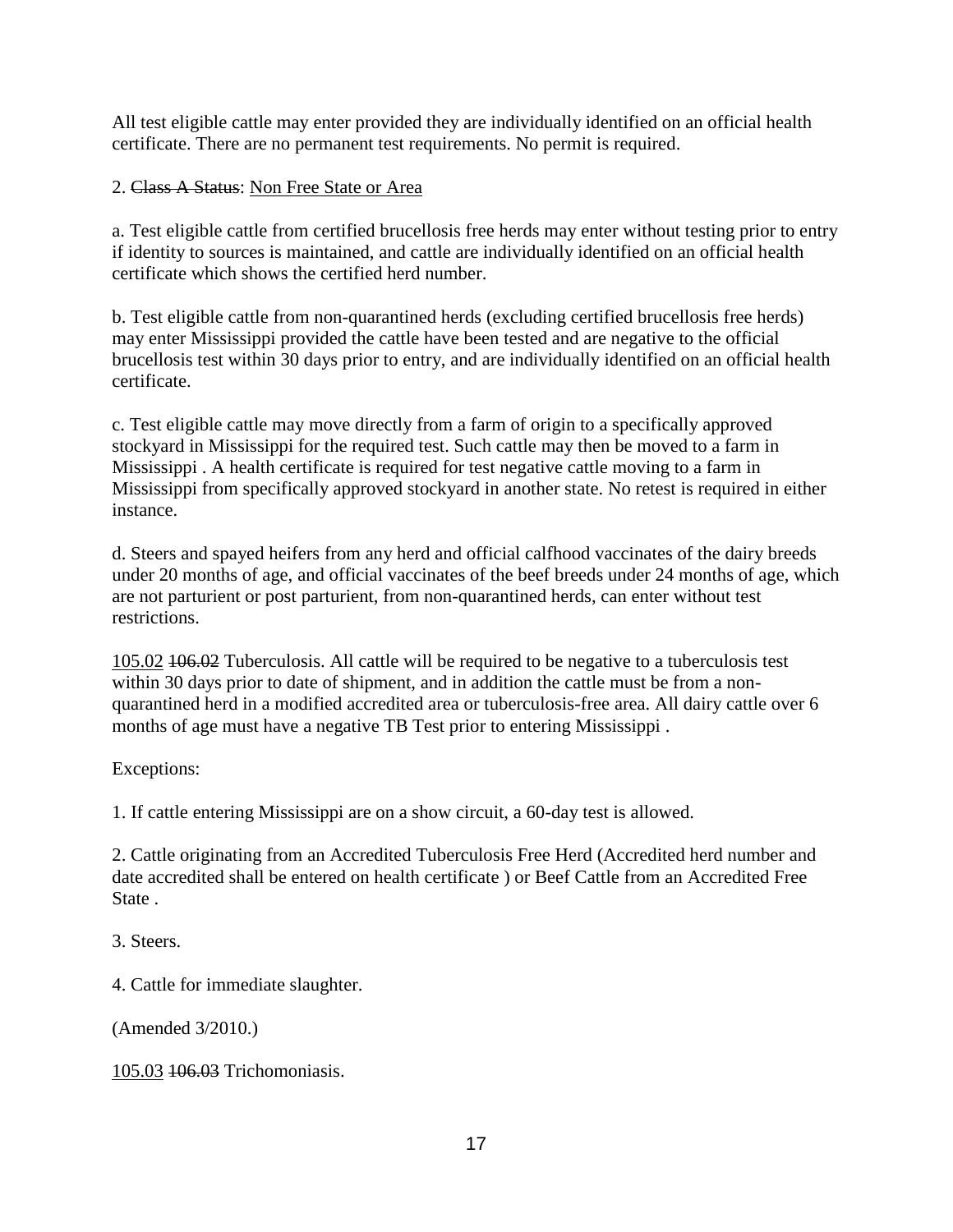1. No bull that has tested positive for Trichomoniasis shall be brought into this state for any purpose whatsoever except to go directly to slaughter and must be on a 1-27 form.

2. No bull may be brought into this state without being accompanied by a negative test for Trichomoniasis except for the following animals:

a. Exhibition and rodeo bulls that are temporarily in the state only for the purpose of the event and will be leaving the state after the event;

b. Bulls consigned to go directly to slaughter;

c. Virgin bulls with accompanying statement which may be written on the CVI or be an official state form.

3. A bull that is brought into this state without being accompanied by a negative test for Trichomoniasis shall not be commingled with any cow unless the bull is tested and found to be negative for Trichomoniasis prior to commingling.

4. All bulls tested for Trichomoniasis, whether in-state or to be brought into this state, shall be identified by one or more of the following means prior to importation:

a. U.S.D.A. official permanent ID to include but not limited to:

(1) Brucellosis ear tag;

- (2) official 840 radio frequency identification device (RFID);
- (3) official 840 flap or bangle tag;
- (4) official individual animal breed registry brand;
- (5) official individual animal breed registry tattoo; or
- (6) official state of origin Trichomoniasis tag.

5. Virgin bulls. A virgin bull is a bull less than  $18\,24$  months of age in which only one both permanent central incisor teeth is in wear are not present and that has never been commingled with breeding females. Virgin bulls, other than exhibition and rodeo bulls, brought into this state shall, in addition to any other required documentation, be accompanied by a certification of virgin status signed by the owner of the bull, or the owner's representative or a duly authorized veterinarian. The certification shall include the bull's individual identification. If the owner seeking to import the virgin bull into this state acquired the bull from a breeder or another owner then a certification of virgin status signed by the breeder and each prior owner of the bull, or their representative must also accompany the bull. (See Trichomoniasis Regulation for full instructions.)

(Amended 2010.)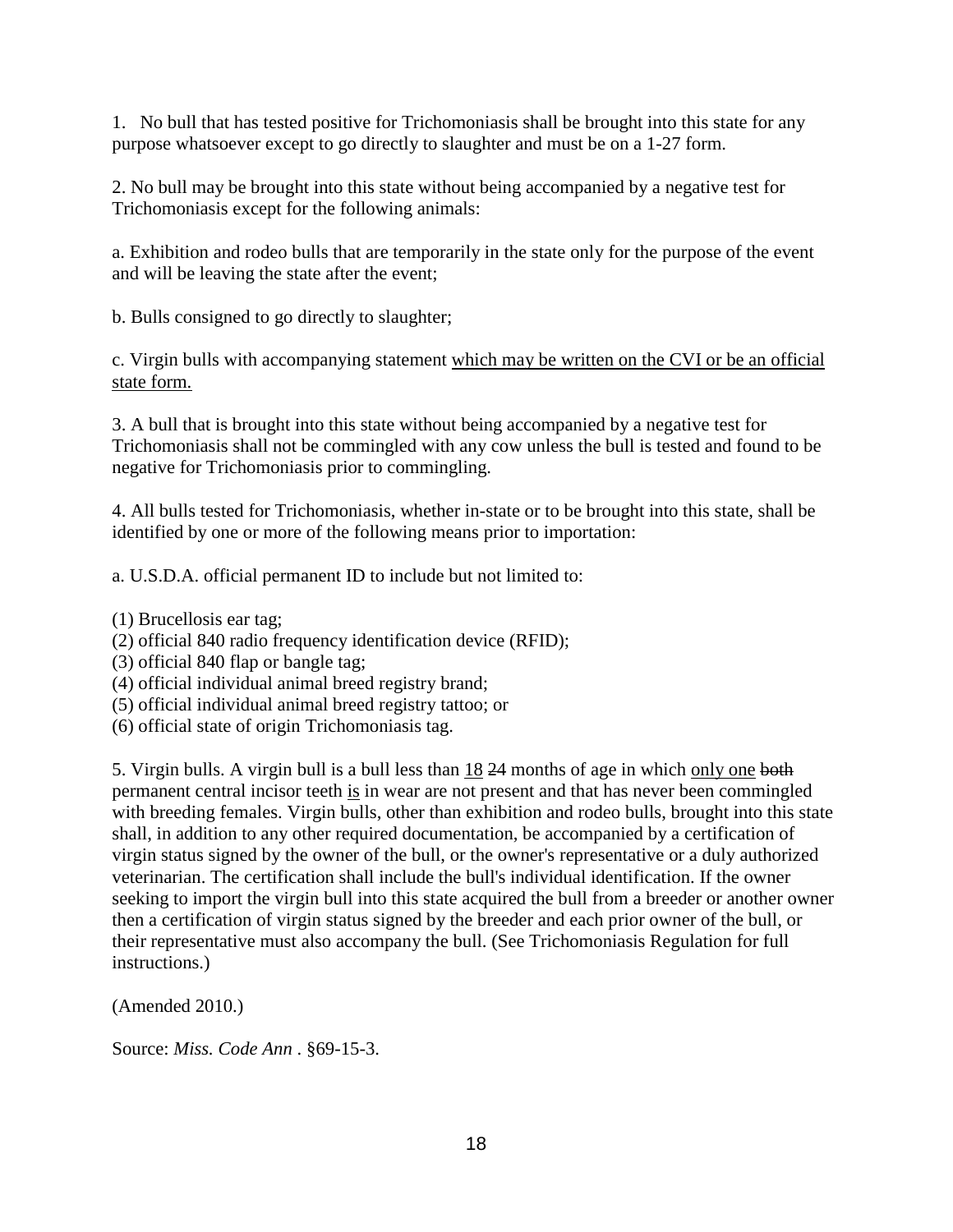#### **Horses and Other Equidae**

106 107 Equines entering Mississippi for any purpose must be accompanied by:

1. An official interstate health certificate issued by a licensed accredited veterinarian, or state or federal veterinarian showing the name, breed, registration number, if any, tattoo or brand, if any, sex, age, color and markings of each horse listed on the certificate. Name of laboratory, laboratory number, date of test, and test results for each horse must be recorded on the health certificate.

2. Record of physical examination of each animal, verifying animal to be free of symptoms of any infectious, contagious, or communicable disease.

3. Officially recognized Equine Passport may be used in lieu of Certificate of Veterinary Inspection.

4. An official copy of the official laboratory test for Equine Infectious Anemia (Coggins test), certifying the animal to be negative to test within the past 12 months.

Source: *Miss. Code Ann* . §69-15-3.

### **Swine**

107.01 All swine for breeding purposes must be accompanied by an official health certificate and a permit prior to movement obtained with the number of the permit shown on the certificate. All swine must be individually identified on the health certificate and must originate from herds that have not had an infectious or communicable disease within the past 90 days prior to movement, and this statement written on the health certificate. In addition the statement: "To the best of my knowledge, swine represented on this certificate have not originated from a premises known to be affected by Porcine Epidemic Diarrhea virus (PEDv), and have not been exposed to PEDv within the last 30 days."

(Amended: April 16, 2014.)

107.02 108.02 Brucellosis - All gilts, sows, and boars six (6) months of age and over for breeding or show purposes must be negative to an official brucellosis test made within 30 days immediately preceding the date of entry. The exceptions are swine on a show circuit when 60 days will be allowed, or swine that originate from a validated brucellosis free herd or from a Swine Brucellosis Free State.

### 107.03 108.03 Pseudorabies

1. Swine will not be permitted to enter for any purpose from a herd infected with, or exposed to, pseudorabies or which has been vaccinated against pseudorabies.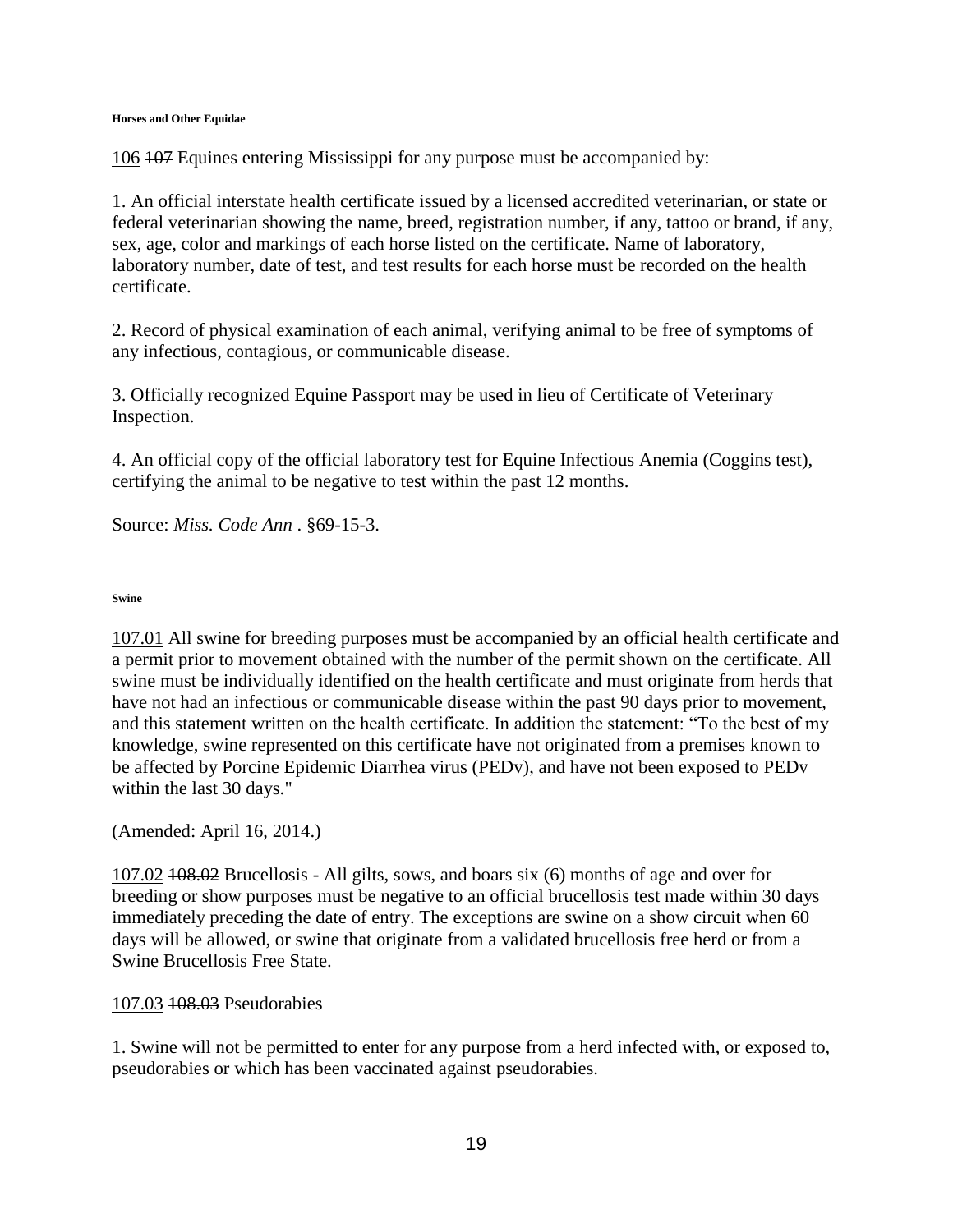2. A negative SN test (negative at 1:4 dilution) for pseudorabies is required within 30 days prior to movement, or swine must originate from a pseudorabies Qualified Herd or originate from a Stage 4 or Stage 5 state. Imported swine will be quarantined and isolated from other swine for a 30 day retest at owners' expense. If they are positive to the test, they must be immediately sent to slaughter or returned to their origin, with permission of state and federal personnel of both states. Exceptions to the quarantine and re-test rule are for swine originating from a Qualified/Validated Herd, or originating from a Stage 4/5 State.

107.04 108.04 All swine entering Mississippi must also meet requirements of Title 9 - Animals and Animal Products, Chapter I - Animal and Plant Health Inspection Service, Department of Agriculture, Code of Federal Regulations.

107.05 108.05 All swine for immediate slaughter shall be consigned to a recognized slaughtering establishment on either a health certificate or permit or waybill or inspection certificate from federally inspected stockyards. In either instance, a copy shall accompany swine and a copy shall be forwarded to the State Veterinarian of Mississippi.

107.06 108.06 Feeder pigs moving on shipment into Mississippi must be ear tagged and identified to the farm of origin, and be quarantined for 30 days to the farm of destination.

107.07 108.07 Feeder pigs consigned to Feeder Pig Association sales shall:

1. Be farrowed and raised on the farm of origin. Pigs are to be moved directly from that farm to the feeder sale.

2. The entire herds of origin of the pigs consigned to the sale are to be inspected for health by a veterinarian within ten (10) days prior to the sale, and the veterinarian must issue a certificate stating the herd is in good health.

3. Feeder sales shall accept no cull pig or pigs from herds that are fed garbage.

4. All pigs are to be ear tagged at the feeder sale to maintain records to the herd of origin.

5. Owners of pigs are required to present the health certificate issued by the veterinarian to a sale inspector prior to unloading at the sale.

6. Male pigs must be castrated, and properly healed by sale day.

7. All pigs are inspected upon arrival at sale by the sale personnel.

8. All pigs must have tails docked prior to the sale.

Source: *Miss. Code Ann* . §69-15-3.

**Sheep and Goats**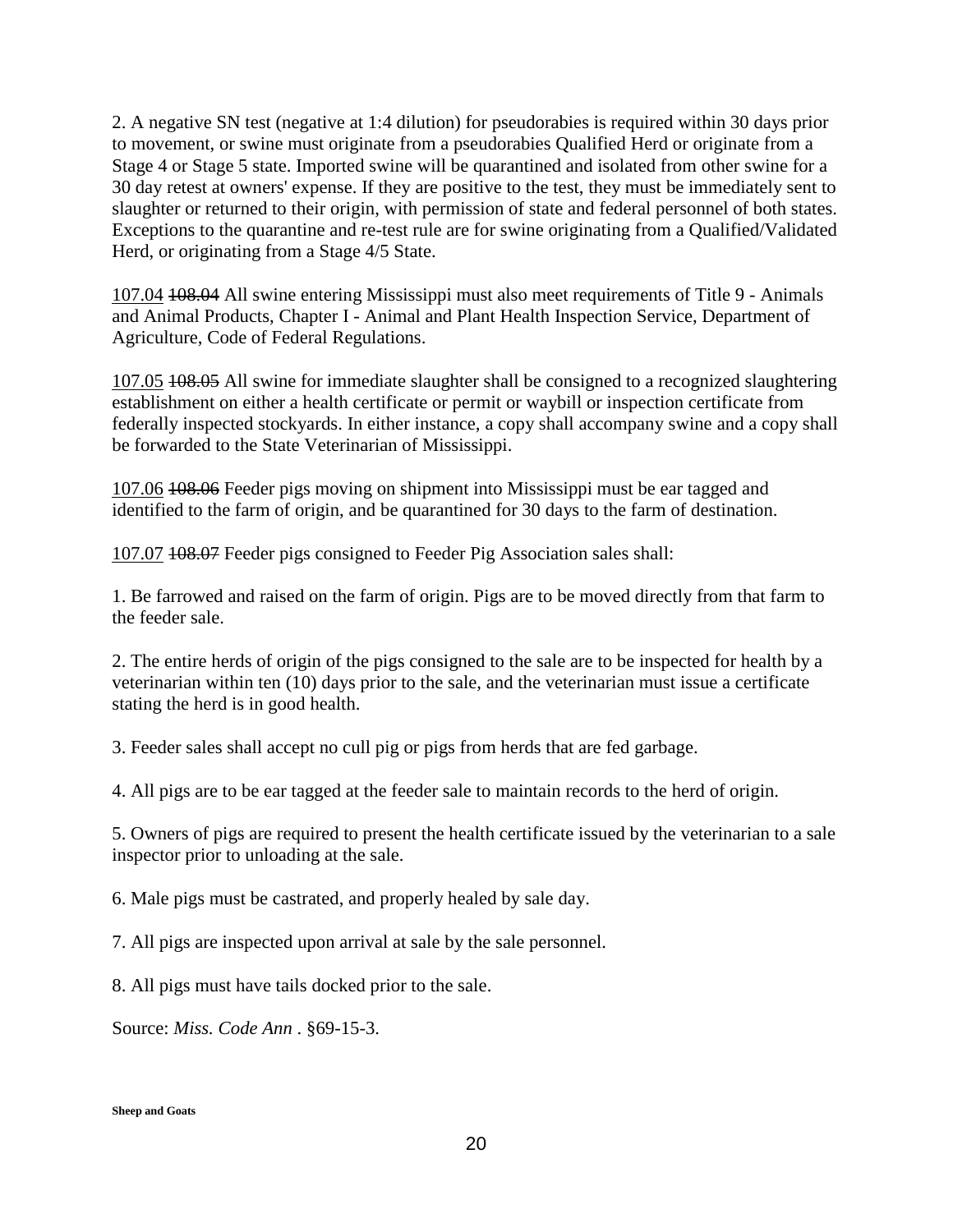108 All sheep and goats, except those for immediate slaughter shall be accompanied by an official certificate of veterinary inspection (OCVI) and shall comply with the following:

1. Intact sheep and goats require individual identification by an official USDA Scrapie eartag, brand, or tattoo recorded on the OCVI.

2. "I certify these animals are free of clinical signs of the diseases contagious footrot, keratoconjunctivitis, contagious ecthyma (Orf), scabies and lice and that the sexually intact animals represented on this form are not known to be scrapie-positive, suspect, high risk, or exposed, and did not originate from a known infected, source, exposed, or noncompliant flock."

3. When originating from an area known to have scabies, must be dipped within ten (10) days immediately preceding the date of entry in an USDA approved dip, and maintained on absolutely clean premises until delivered to the final destination. Dairy goats and dairy sheep maintained separate from other sheep and goats are exempt from dipping when certified free of scabies on OCVI.

4. Dairy goats and dairy sheep over 6 months of age must be negative to an official tuberculin test and an official brucellosis test made within 30 days immediately preceding date of entry. Dairy Sheep and Goats entering for show purposes ONLY are exempt from the Brucellosis and TB Test requirement. Animals that are sold in public sale or private treaty and remain in Mississippi must meet the Brucellosis and TB Test requirement.

5. All sheep and goats for immediate slaughter shall be consigned to a recognized slaughtering establishment on either an OCVI or permit or waybill or inspection certification from federally inspected stockyards. In either instance, a copy shall accompany sheep and goats and a copy shall be forwarded to the State Veterinarian of Mississippi.

6. Animals from "non-consistent" states may only enter if from a Scrapie Certified Flock with prior entry permit from the state veterinarian.

Amended October 24, 2013

Source: *Miss. Code Ann* . §69-15-3.

### **Dogs**

109 110 All dogs transported or moved into the state for any purpose shall be accompanied by an official health certificate with the following compliance:

1. Free from all contagious and infectious diseases and recent exposure thereto.

2. Did not originate within an area under quarantine for rabies, or exposed.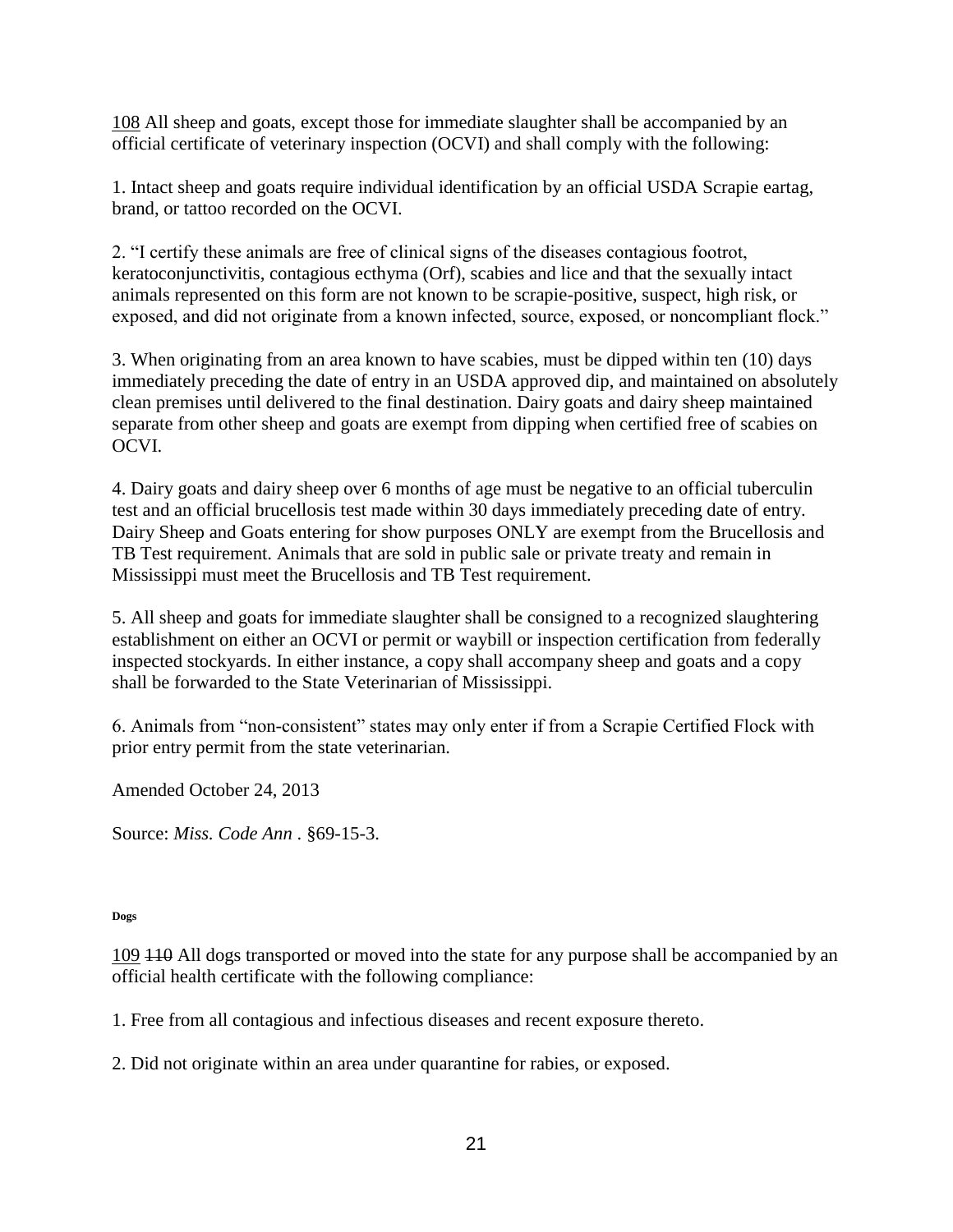3. Properly vaccinated against rabies within six (6) months prior to date of entry. Dogs under three (3) months of age may be admitted without rabies vaccination t o be quarantined and vaccinated at 3 months of age.

Source: *Miss. Code Ann* . §69-15-3.

**Cats** 

110 111 All cats transported or moved into the state for any purpose shall be accompanied by an official health certificate with the following compliance:

1. Free from all contagious and infectious diseases and recent exposure thereto.

2. Did not originate within an area under quarantine for rabies, or exposed.

3. Properly vaccinated against rabies within six (6) months prior to date of entry. Cats under three (3) months of age may be admitted without rabies vaccination ,to be quarantined and vaccinated at 3 months of age .

(Amended MAY 2009.)

Source: *Miss. Code Ann* . §69-15-3.

**Psittacine Birds** 

111 112 See General Requirements.

Source: *Miss. Code Ann* . §69-15-3.

**Ratites (Ostriches, Emus, Rheas, Cassowaries and Kiwis)** 

112 113 No ratite shall enter Mississippi unless accompanied by a prior permit issued by the State Veterinarian or his designated representative. Such permits shall be issued only upon certification by a licensed, accredited veterinarian that such birds are free from:

1. Ticks.

2. Salmonella pullorum as determined by a testing procedure, approved by the State Veterinarian, conducted within 30 days of shipment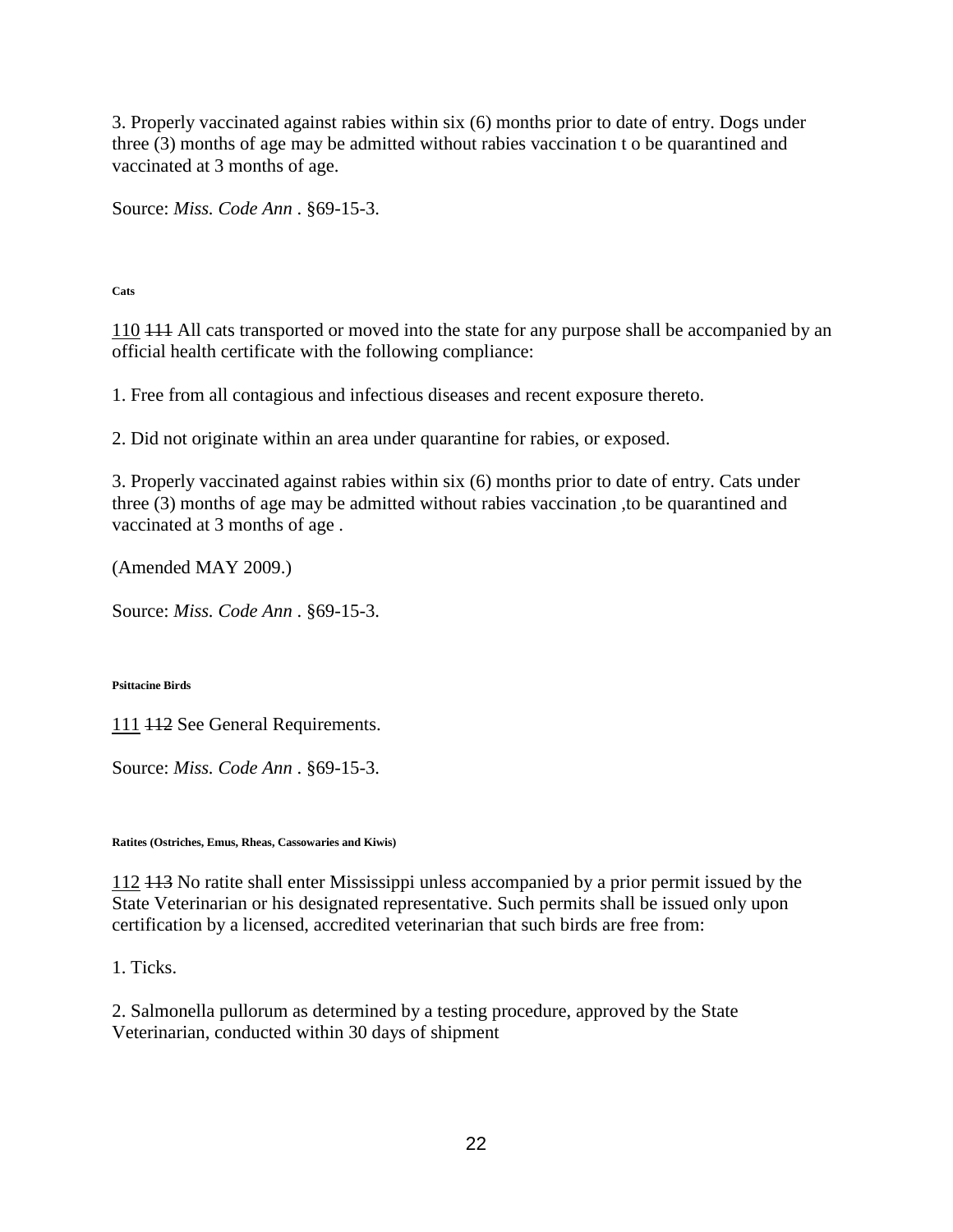3. Avian Influenza as determined by a testing procedure, approved by the State Veterinarian, conducted within 30 days of shipment. Each bird should be identified on the health certificate with either an official United States Department of Agriculture leg band or micro chip.

4. In addition to the aforementioned requirements, the Board of Animal Health recommends that all ratite birds be vaccinated against Eastern Equine Encephalitis.

Source: *Miss. Code Ann* . §69-15-3.

## **Poultry and Hatching Eggs**

113.01 114.01 Any and all chicks, poults, hatching eggs, and breeding stock shipped or transported into Mississippi must be produced from flocks which meet the U. S. Pullorumtyphoid Clean Mycoplasma gallisepticum, and Mycoplasma synoviae requirements as outlined in the rules of the National Poultry Improvement Plan and the National Turkey Improvement Plan.

113.02 114.02 Avian Influenza:

1. All poultry and waterfowl- (including direct to slaughter) requires a negative AGID of 20 birds per flock within 15 days of shipment. If the flock is a participant in the NPIP AI Clean, or part of a recognized State Monitoring Plan that is equivalent, then this requirement is waived.

2. Pet birds susceptible to AI may not enter from an affected area without a negative test.

3. No poultry, waterfowl or susceptible pet birds may enter Mississippi from an affected area without a prior permit.

113.03 114.03 All birds, including poultry and hatching eggs, originating from any state in which Avian Influenza (A.I.) has been diagnosed are prohibited entry into Mississippi , until all quarantines, either State and/or Federal, are released in said State.

113.04 114.04 Shipping, hauling, trucking, carrying or in any manner transporting live or unprocessed poultry or other birds, hatching eggs, unprocessed eggs, rendered poultry byproducts, egg flats, poultry coops, cages, crates, and any other used poultry equipment from states in which a reportable, contagious disease, such as, but not limited to, Avian Influenza (A.I.), Infectious Laryngotracheitis (ILT) or Exotic Newcastle Disease (END), Mycoplasma gallisepticum (MS) or Mycoplasma synoviae (MS) or Salmonella pullorum has been diagnosed, are prohibited entry into Mississippi until all State and/or Federal quarantines are released in said State. Poultry that have been exposed to said diseases may not enter the state without a prior permit from the state veterinarian. Said permit shall be based on a science based risk assessment. All live poultry transporting vehicles entering Mississippi must have a certificate showing it has been cleaned and disinfected at the place or origin, as specified in CFR, Volume 8, 1983, Section 71.10. The cleaning and disinfecting certificate must be signed by a State or Federal Veterinarian, or by a licensed accredited Veterinarian, or by a qualified person designated by the State Veterinarian. Any materials used in the shipping of eggs into the State of Mississippi , must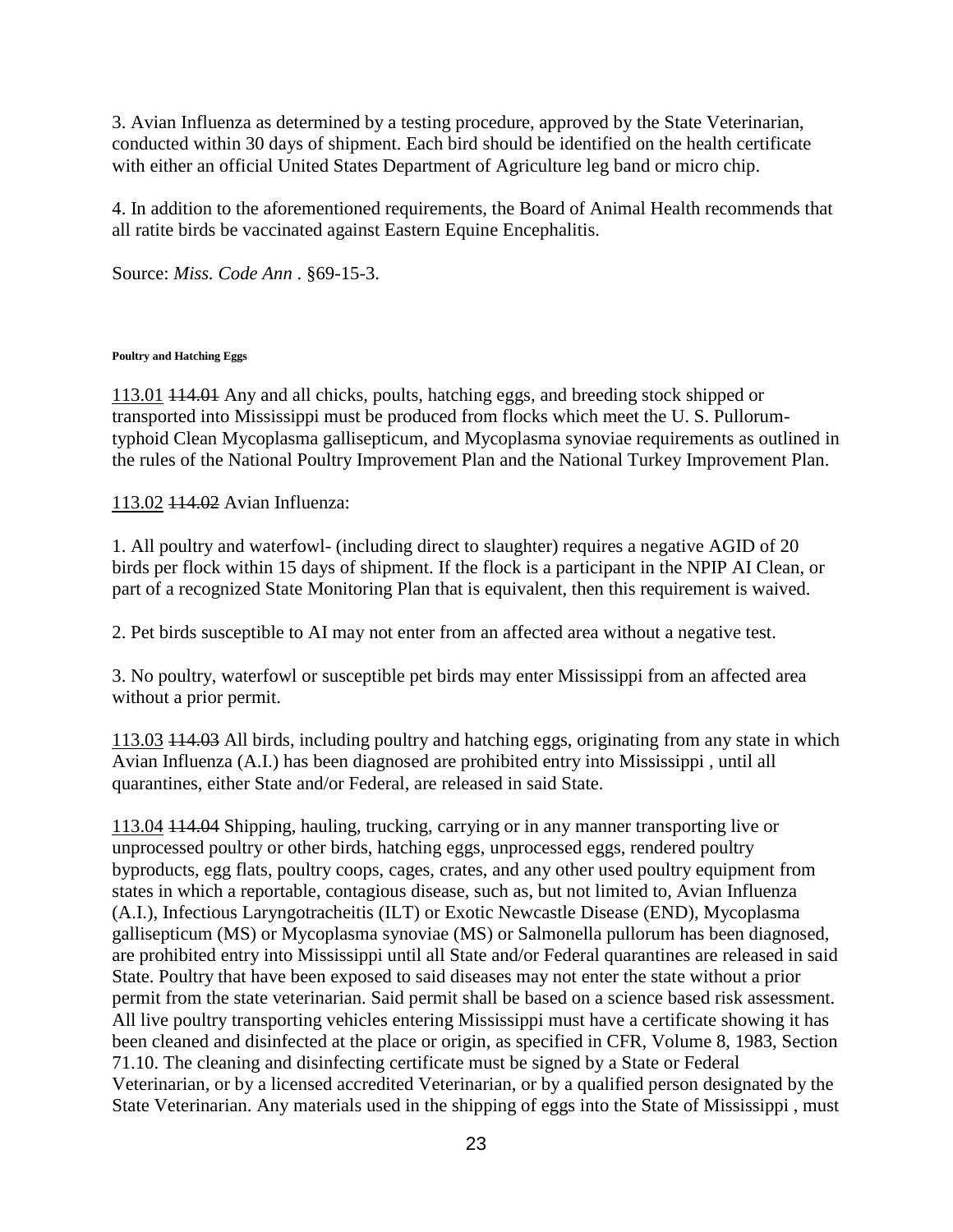be new, or cleaned and disinfected plastic flats. In the event contaminated materials are found, the entire lot will disposed of immediately at the expense of the shipper.

113.05 114.05 Poultry Exhibitions and Sales:

1. Persons conducting and participating in poultry exhibitions shall comply with the following:

a. Any individuals or organizations planning to have a poultry exhibit (show) must notify the State Poultry Epidemiologist, Mississippi Board of Animal Health, Box 3889 , Jackson , Mississippi 39207 at least 30 days prior to exhibition date.

b. All poultry for exhibition in Mississippi shall have a negative pullorum-typhoid test within 90 days (30 days for out-of-state birds) of the date of exhibitions. All out-of-state birds must be tested by an authorized testing agent of that State. All Mississippi owned birds must be tested by a State Poultry Epidemiologist, or by an agent certified by a State Poultry Epidemiologist. The certified testing agent may charge a nominal fee for the testing service.

c. Poultry for exhibition shall not have been vaccinated with a live virus vaccine within the last 30 days preceding the exhibition.

d. Each bird must be identified with a "tamper proof" band at the time of pullorum-typhoid test. A copy of the NPIP form 9-2 of NPIP from 9-3, signed by a certified testing agent, must accompany birds to exhibition.

e. During the exhibition, birds are subject to examination (including blood test and swabs) by a representative of the Mississippi Board of Animal Health. Birds will not be accepted which are infected with, or showing any clinical signs of a contagious disease, or are infested with lice and/or mites.

f. Out-of-state birds will be admitted provided they are from an area that is not under quarantine for an infectious disease and satisfy the requirements for this rule.

g. The secretary of each show will furnish the representative of the Board of Animal Health with a list of names and addresses of all exhibitors at the time of the exhibition.

2. The State Veterinarian may, when in the public interest to prevent disease, suspend any poultry exhibition or poultry sale in Mississippi .

3. Live poultry being sold or offered for sale at livestock markets; county, district, or state fairs; flea markets; Poultry exhibitions; or any similar type sale, must be tested by a certified agent of the Board of Animal Health. All poultry must be found negative for pullorum-typhoid disease, and identified with a "tamper proof" band, within 30 days of the sale.

4. All poultry involved in exhibitions or sales having a positive pullorum-typhoid test, or showing signs of disease such as Avian Influenza (A.I.), Laryngotracheitis (LT) or any other communicable disease may jeopardize other birds in a show or the surrounding poultry industry.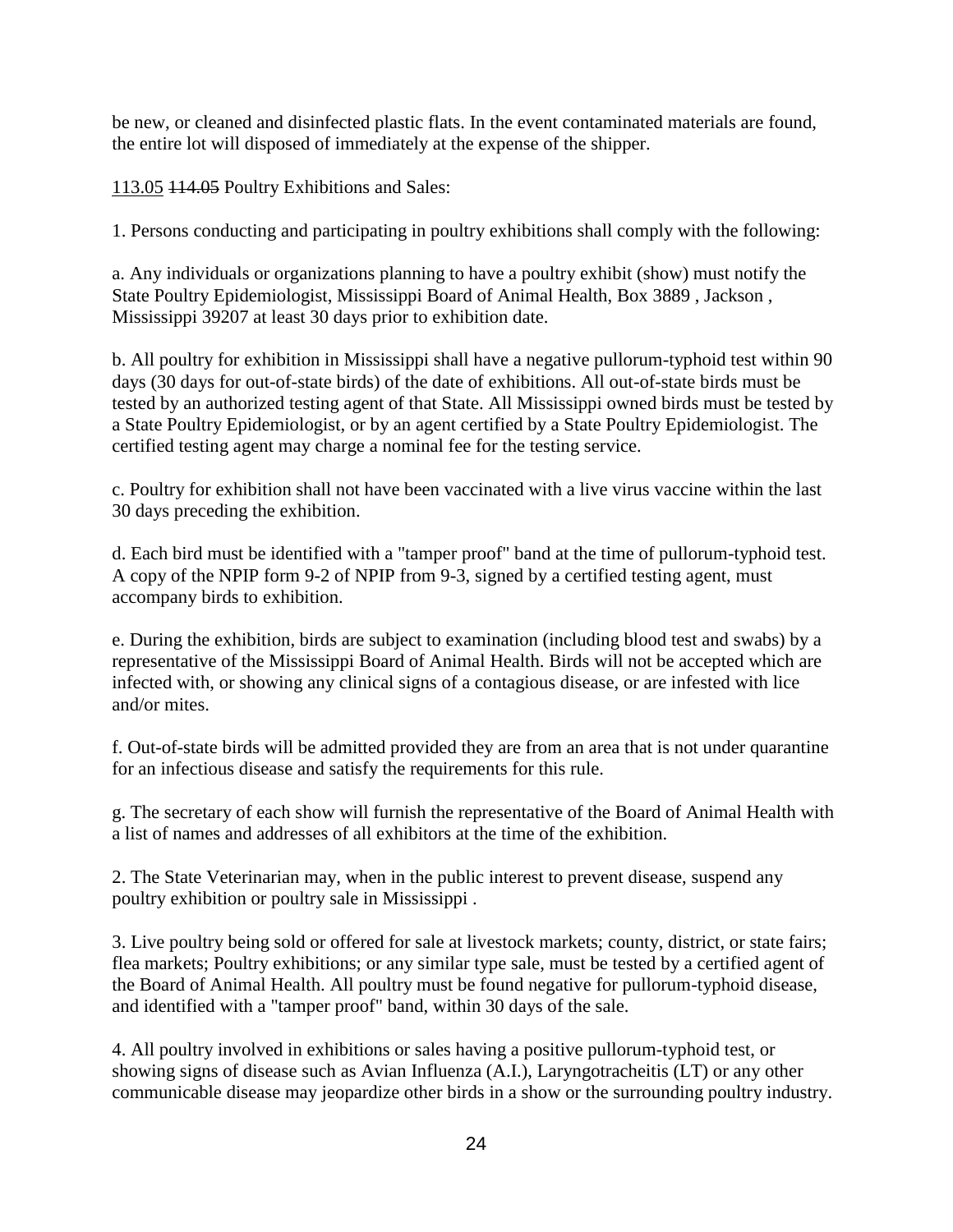The untested or diseased birds may be confiscated and/or destroyed by the representatives of the Mississippi Board of Animal Health.

5. An official health certificate specifically covering the above requirement shall accompany the shipment and another copy forwarded through proper livestock officials of the state of origin the State Veterinarian of Mississippi .

Source: *Miss. Code Ann* . §69-15-3.

114 115 Llama- is defined as the generic term for three of the South American camelids- (llama, alpaca, guanaco)

1. General Requirements for Certificate of Veterinary Inspection.

2. Entry Permit required.

3. In addition, individual identification is required. Individual identification includes age, sex, color, registry name and number, and permanent identification.(USDA ear tag, tattoo or microchip) of each animal being transported. If microchip is used, a reader must be supplied by the owner. A color photograph with a notarized letter verifying that the animal in the photograph is the animal represented on the Certificate of Veterinary Inspection will be accepted as a form of individual identification.

## (AMENDED NOVEMBER 4, 2011.)

Source: *Miss. Code Ann* . §69-15-3.

**Exotic Livestock** 

115.01 116.01 Definitions:

1. Bison: American, European bison and exotic cattle must meet the same entry requirements as domestic cattle.

2. Exotics:

a. Exotic Livestock - are defined as grass-eating or plant-eating, single hooved or cloven-hooved mammals that are not indigenous to this state and are known as ungulates, including animals from the swine, horse, tapir, camel, llama, rhinoceros, elephant, deer, and antelope families. It is illegal to import wild or feral swine into Mississippi .

b. Camelidae - are defined as members of the family of animals which includes camels, lamas, and vicunas. The domestic members of the genus lama includes the llama, alpaca, and guanaco.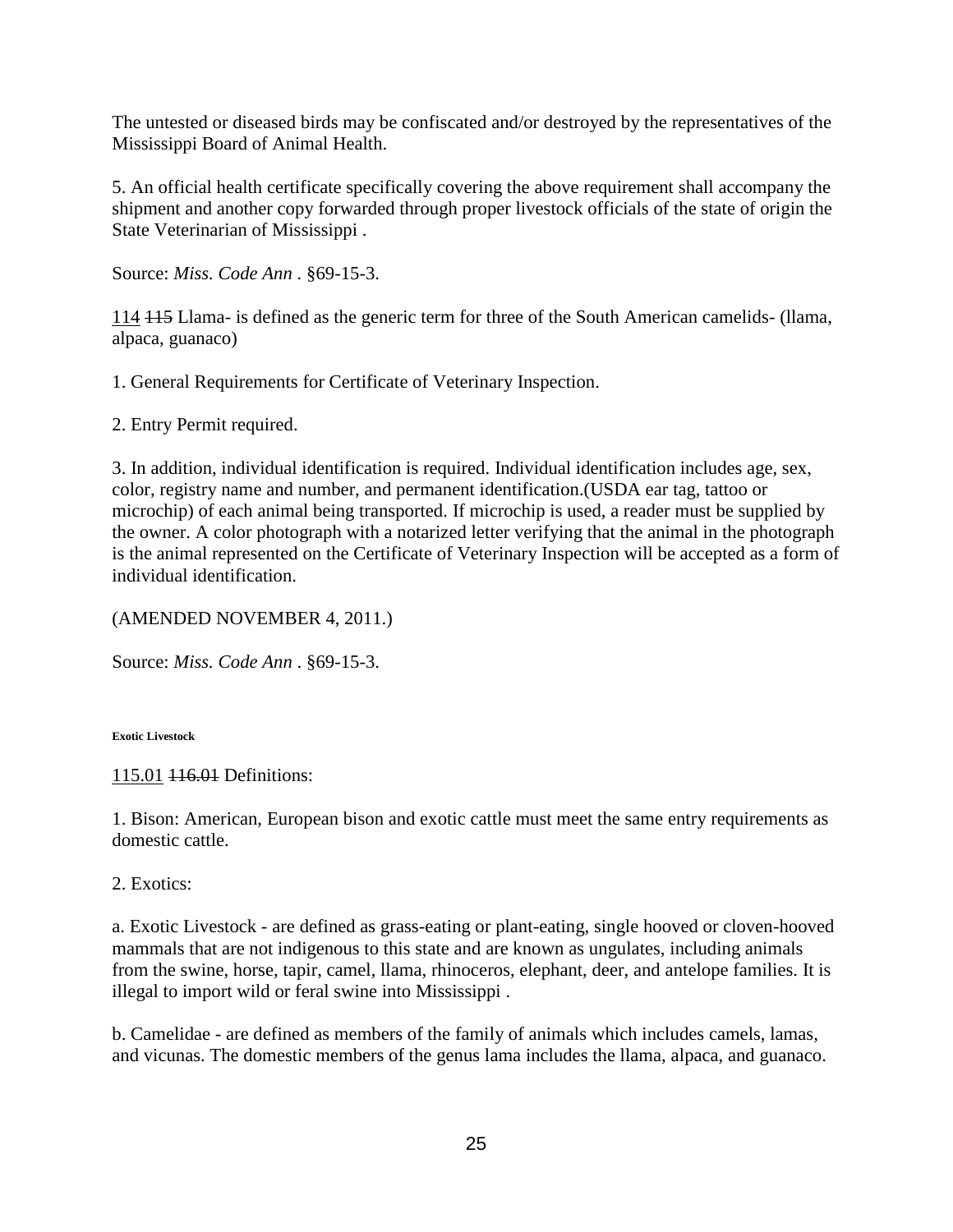c. Exotic bovidae - are defined as non-indigenous members of the family of animals which includes water buffalo, gnu (wildebeest), addax, antelope, and nilgai (among others).

d. Cervidae - are further defined as wild or captive members of the family of animals which includes deer, elk, moose, caribou, reindeer and the subfamily musk deer. It is illegal to import white-tail deer into Mississippi .

115.02 <del>116.02</del> Requirements:

1. A prior permit for entry and a certificate of veterinary inspection with complete name and address of consignee and consignor are required on all exotics entering the state. Owners of exotic livestock in Mississippi are required to have an "Exotic Livestock Permit" issued by the Board of Animal Health.

2. All animals shall be officially tagged or permanently marked in such a way that they will be identifiable as the animals listed on the health certificate. The accredited veterinarian must state on the certificate that the exotic livestock have been inspected and are free of external parasites and evidence of contagious and communicable disease.

3. Also cervidae 6 months of age and over must be tested negative for brucellosis within 30 days prior to entry and tested negative to tuberculosis with a cervical tuberculosis test within 30 days prior to entry.

4. Importing CWD Susceptible Animals into Mississippi.

White-tailed Deer, Elk, Red Deer , Mule Deer and Black-tailed Deer and crosses of those animals are considered CWD susceptible animals. Under current rules, no person may import a deer, elk or other cervid into Mississippi without a permit from MBAH. Additionally it is illegal to import white-tail deer into Mississippi.

5. In addition, exotic bovidae 6 months of age and over must be tested negative for brucellosis within 30 days prior to entry and negative to a tuberculosis test within 30 days prior to entry.

6. In addition, exotic swine must be tested negative to pseudorabies and brucellosis within 30 days prior to entry.

7. In addition, camelidae must be tested negative to a brucellosis and an axillary tuberculosis test for within 30 days prior to entry on all animals 6 months of age and older.

8.In addition exotic equine, donkeys, asses, burros and zebras must be in compliance with domestic equine requirements.

Amended July 11, 2012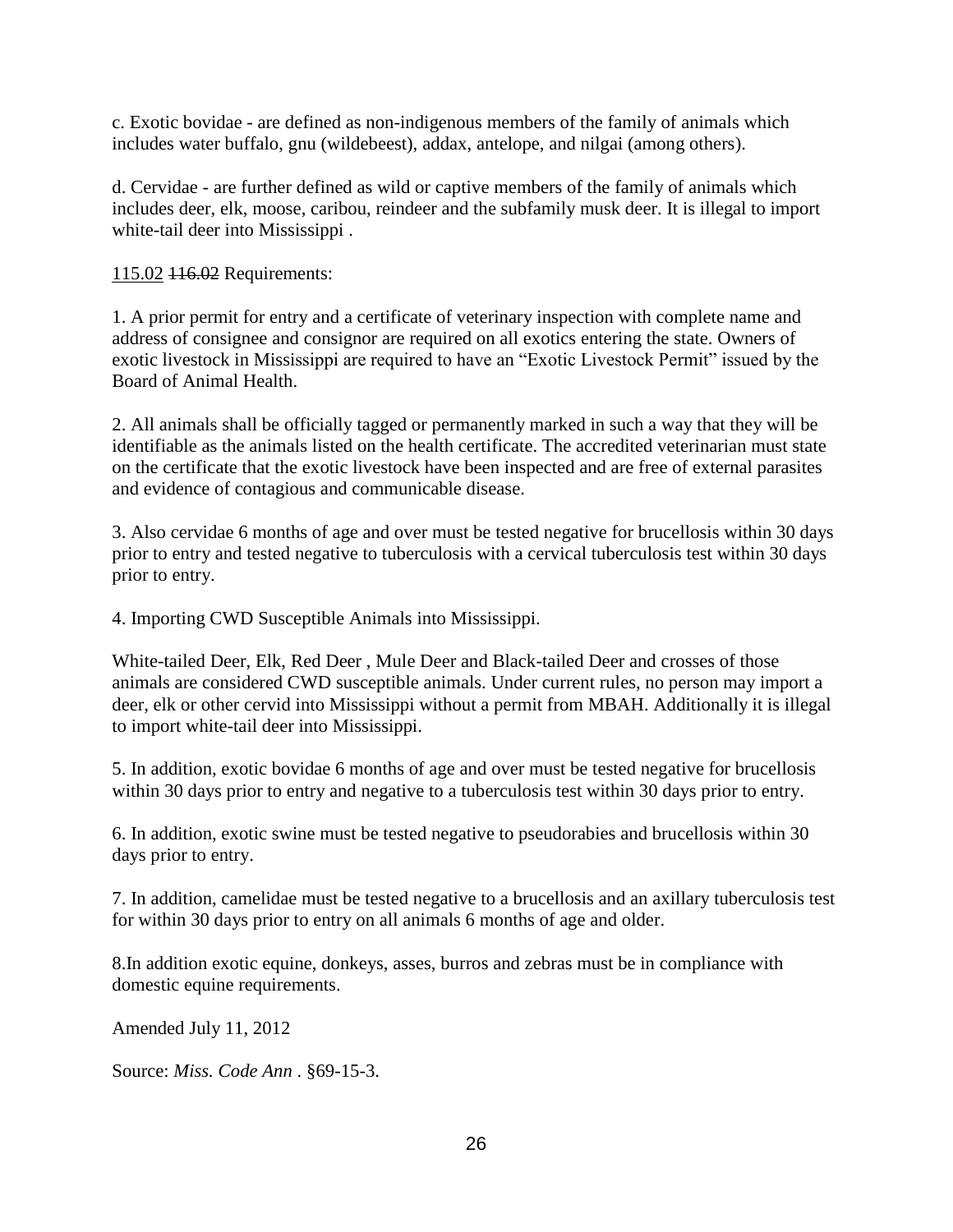#### **Primates**

116.01 117.01 Definition: Non-human primates (NHP) refers to the Order Primates except for Humans.

116.02 117.02 Prohibited From Entry: All primates listed in the inherently dangerous animals list are regulated by Mississippi Department of Wildlife Fisheries and Parks, unless permitted by them.

## 116.03 117.03 Requirements

1. A prior permit for entry and a certificate of veterinary inspection with complete name and address of consignee and consignor are required on all Non-human primates entering the state

2. Negative Tuberculosis within 12 months

3. Negative Herpes Complex Test , All macaques ( Macaca spp) shall be initially tested for Herpes B virus and, thereafter, be required only in the event of a possible exposure to the virus by humans. All medical records and results of such testing shall be maintained by the permittee and made available for inspection by MBAH personnel. Any test results indicating a positive reaction to a TB test must be reported immediately to the MS Board of Animal Health, the MS State Department of Health, and the Mississippi Department of Wildlife, Fisheries, and Parks.

Source: *Miss. Code Ann* . §69-15-3.

**Rabbits** 

117 118 See General Requirements

Source: *Miss. Code Ann* . §69-15-3.

**Importation of Wild or Non-domesticated Species** 

118 119 All wild (non-domesticated) animals, including native or exotic game animals shall be certified by a qualified veterinarian to be free of communicable or infectious disease. Such certification shall accompany said animal(s) being imported into Mississippi . Prior entry permit required.

Source: *Miss. Code Ann* . §69-15-3.

**Zoo, Fur Bearing and Other Wild Animals**